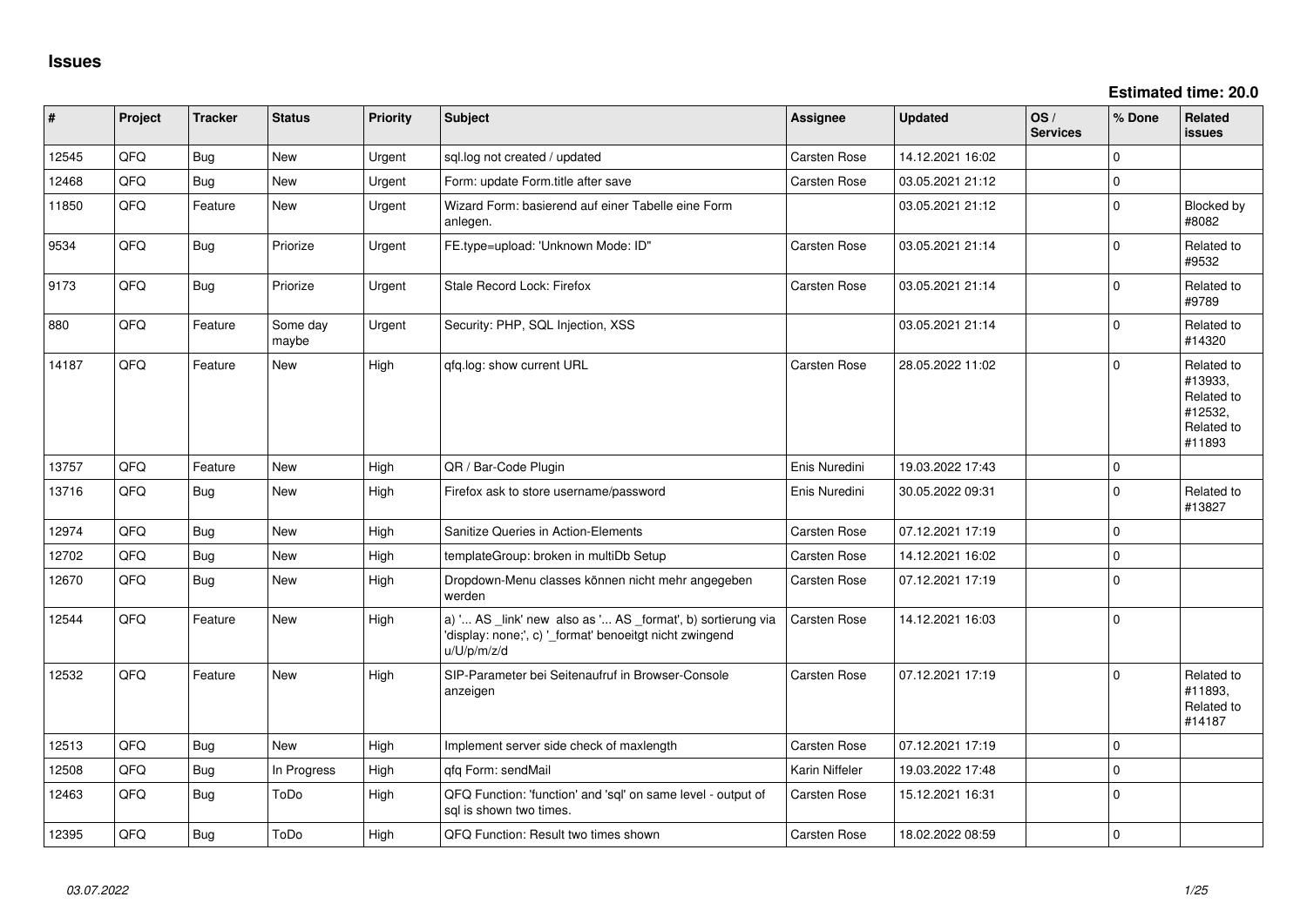| #     | Project | <b>Tracker</b> | <b>Status</b> | <b>Priority</b> | <b>Subject</b>                                                           | Assignee            | <b>Updated</b>   | OS/<br><b>Services</b> | % Done         | Related<br>issues                             |
|-------|---------|----------------|---------------|-----------------|--------------------------------------------------------------------------|---------------------|------------------|------------------------|----------------|-----------------------------------------------|
| 12186 | QFQ     | Feature        | <b>New</b>    | High            | TinyMCE Config für Objekte                                               | Carsten Rose        | 07.12.2021 17:19 |                        | $\mathbf 0$    | <b>Blocks</b><br>#12632                       |
| 12066 | QFQ     | Bug            | New           | High            | enterAsSubmit: Forward wird nicht ausgeführt                             | Enis Nuredini       | 29.05.2022 09:23 |                        | $\mathbf 0$    |                                               |
| 11893 | QFQ     | Feature        | New           | High            | Broken SIP: a) only report one time, b) only report in main<br>column    | Carsten Rose        | 12.05.2021 12:13 |                        | $\mathbf 0$    | Related to<br>#12532,<br>Related to<br>#14187 |
| 11630 | QFQ     | Bug            | Feedback      | High            | Bitte check ob CALL() in 20.11.0 noch so funktioniert wie in<br>20.4.1   | Enis Nuredini       | 28.05.2022 13:45 |                        | $\mathbf 0$    | Related to<br>#11325                          |
| 11237 | QFQ     | Bug            | New           | High            | Radiobutton / parameter.buttonClass= btn-default - kein dirty<br>Trigger | Benjamin Baer       | 03.05.2021 21:12 |                        | 0              | Related to<br>#10766                          |
| 11057 | QFQ     | Bug            | New           | High            | Checkboxes ohne span.checkmark im Report werden<br>ausgeblendet          | Benjamin Baer       | 03.05.2021 21:12 |                        | $\mathbf 0$    | Related to<br>#11039                          |
| 10766 | QFQ     | Bug            | New           | High            | Radiobutton / parameter.buttonClass=btn-default: dynamic<br>update       |                     | 03.05.2021 21:12 |                        | $\mathbf 0$    | Related to<br>#11237                          |
| 10640 | QFQ     | Bug            | New           | High            | TypeAhead Tag: FE editierbar trotz readOnly                              | <b>Carsten Rose</b> | 03.05.2021 21:12 |                        | $\mathbf 0$    | Related to<br>#7795                           |
| 10508 | QFQ     | Bug            | New           | High            | Multi Form broken on Multi DB Instance                                   | Carsten Rose        | 03.05.2021 21:12 |                        | $\mathbf 0$    |                                               |
| 10506 | QFQ     | Bug            | New           | High            | Template Group broken on MultiDB instance                                | Carsten Rose        | 03.05.2021 21:12 |                        | $\mathbf 0$    | Related to<br>#10505                          |
| 10114 | QFQ     | Feature        | New           | High            | Symbol (Link): 'G:' (Glyphicon) replaced by 'i:' (icon)                  |                     | 07.12.2021 17:19 |                        | $\mathbf 0$    | Related to<br>#3797,<br>Related to<br>#4194   |
| 10081 | QFQ     | Bug            | New           | High            | Stale record lock after 'forbidden' character                            | Carsten Rose        | 03.05.2021 21:12 |                        | $\mathbf 0$    | Related to<br>#10082.<br>Related to<br>#9789  |
| 9548  | QFQ     | Feature        | Feedback      | High            | FormElement: Pattern mismatch - optional report only on<br>focus lost    | Benjamin Baer       | 03.05.2021 21:14 |                        | $\overline{0}$ |                                               |
| 9531  | QFQ     | Bug            | New           | High            | FE File: Dynamic Update / modeSql / required detected even<br>it not set | Carsten Rose        | 11.06.2021 20:32 |                        | $\mathbf 0$    | Related to<br>#12398                          |
| 9347  | QFQ     | Bug            | <b>New</b>    | High            | FE.type=upload with dynamic show/hidden: required not<br>detected        | Carsten Rose        | 12.06.2021 10:40 |                        | $\Omega$       | Related to<br>#5305,<br>Related to<br>#12398  |
| 9121  | QFQ     | Bug            | Priorize      | High            | sip links have r and __dbIndexData set                                   | Carsten Rose        | 12.06.2021 10:41 |                        | $\mathbf 0$    |                                               |
| 9052  | QFQ     | Feature        | Feedback      | High            | Report: CodeMirror with SQL Syntax Highlight in FE                       | Enis Nuredini       | 08.06.2022 10:25 |                        | $\pmb{0}$      |                                               |
| 8962  | QFQ     | Feature        | New           | High            | allow for form fields with identical names                               | Carsten Rose        | 03.05.2021 21:14 |                        | $\pmb{0}$      |                                               |
| 8891  | QFQ     | Bug            | New           | High            | formSubmitLog: do not log passwords                                      | Enis Nuredini       | 25.03.2022 09:06 |                        | $\mathbf 0$    |                                               |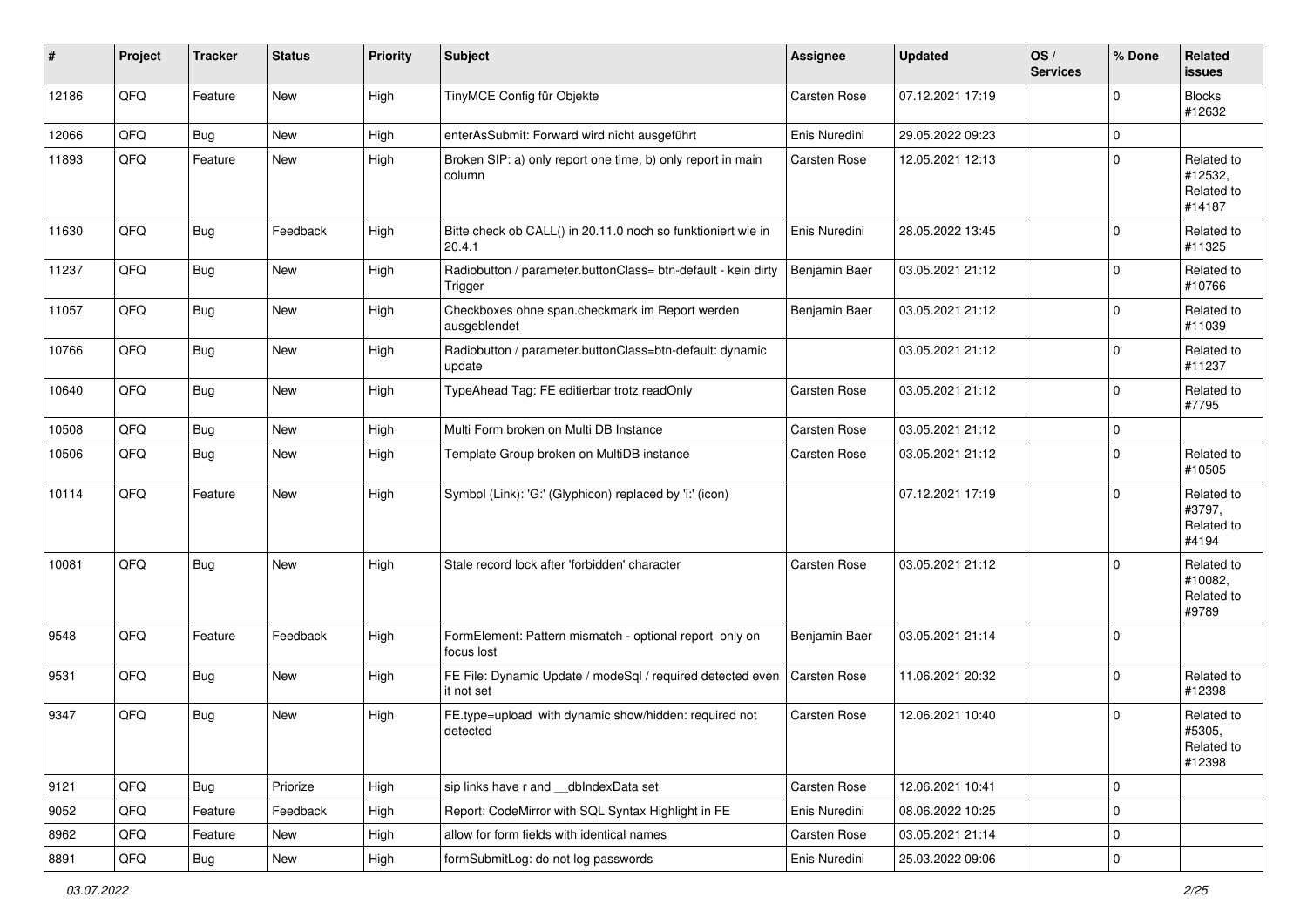| #    | Project | <b>Tracker</b> | <b>Status</b>     | <b>Priority</b> | <b>Subject</b>                                                                               | Assignee            | <b>Updated</b>   | OS/<br><b>Services</b> | % Done      | Related<br>issues                               |
|------|---------|----------------|-------------------|-----------------|----------------------------------------------------------------------------------------------|---------------------|------------------|------------------------|-------------|-------------------------------------------------|
| 8668 | QFQ     | Bug            | <b>New</b>        | High            | Pill disabled: dyamic mode 'hidden' not respected - FE is still<br>required                  | Carsten Rose        | 03.05.2021 21:14 |                        | $\Omega$    |                                                 |
| 8431 | QFQ     | Bug            | New               | High            | autocron.php with wrong path                                                                 | Carsten Rose        | 03.05.2021 21:14 |                        | $\mathbf 0$ |                                                 |
| 8204 | QFQ     | Feature        | Priorize          | High            | Position 'required mark'                                                                     | Carsten Rose        | 16.06.2021 13:44 |                        | $\Omega$    |                                                 |
| 8083 | QFQ     | <b>Bug</b>     | <b>New</b>        | High            | FormEditor: primary table list does not respect<br>'indexDb={{indexData:Y}}'                 | Carsten Rose        | 03.05.2021 21:14 |                        | $\Omega$    | Has<br>duplicate<br>#6678                       |
| 8082 | QFQ     | Feature        | Priorize          | High            | Contact form without saving record                                                           | Carsten Rose        | 07.12.2021 15:20 |                        | $\Omega$    | Related to<br>#8587,<br><b>Blocks</b><br>#11850 |
| 7899 | QFQ     | <b>Bug</b>     | <b>New</b>        | High            | Fe.type=password / retype / required: always complain about<br>missing value                 | <b>Carsten Rose</b> | 03.05.2021 21:14 |                        | $\Omega$    |                                                 |
| 7850 | QFQ     | Feature        | <b>New</b>        | High            | Upload records: non 'pathFileName' column                                                    | Carsten Rose        | 03.05.2021 21:14 |                        | $\mathbf 0$ |                                                 |
| 7650 | QFQ     | Bug            | <b>New</b>        | High            | Optional do not show 'required' sign on FormElement                                          | Carsten Rose        | 03.05.2021 21:14 |                        | $\Omega$    |                                                 |
| 7602 | QFQ     | Feature        | ToDo              | High            | Multi Select: with checkboxes                                                                | Benjamin Baer       | 22.03.2022 09:07 |                        | $\mathbf 0$ |                                                 |
| 6116 | QFQ     | Bug            | Priorize          | High            | value of checkbox not saved                                                                  | Carsten Rose        | 07.12.2021 17:19 |                        | $\mathbf 0$ |                                                 |
| 5715 | QFQ     | Feature        | New               | High            | PDF Caching                                                                                  | Carsten Rose        | 03.05.2021 21:14 |                        | $\mathbf 0$ | Related to<br>#5851,<br>Related to<br>#6357     |
| 5459 | QFQ     | Bug            | <b>New</b>        | High            | Multi DB: spread system tables between 'QFQ' and 'Data'-DB   Carsten Rose                    |                     | 03.05.2021 21:14 |                        | $\Omega$    | Related to<br>#4720                             |
| 5221 | QFQ     | <b>Bug</b>     | New               | High            | Download Dialog: Bleibt stehen in FF wenn Datei<br>automatisch gespeichert wird.             | Carsten Rose        | 03.05.2021 21:14 |                        | $\mathbf 0$ |                                                 |
| 4279 | QFQ     | Bug            | Some day<br>maybe | High            | config.linkVars lost                                                                         | Carsten Rose        | 03.05.2021 21:14 |                        | $\mathbf 0$ |                                                 |
| 4258 | QFQ     | Feature        | Some day<br>maybe | High            | <b>System Defaults: Forms</b>                                                                | Carsten Rose        | 03.05.2021 21:14 |                        | $\mathbf 0$ |                                                 |
| 3990 | QFQ     | Feature        | Some day<br>maybe | High            | custom class definition: add space automatically                                             | Carsten Rose        | 03.05.2021 21:14 |                        | $\mathbf 0$ |                                                 |
| 3967 | QFQ     | Feature        | Some day<br>maybe | High            | Report: Checkbox, Radio, Dropdown, Input welches ohne<br>Submit funktioniert - 'Inline-Form' | Carsten Rose        | 03.05.2021 21:14 |                        | $\pmb{0}$   |                                                 |
| 3848 | QFQ     | Feature        | Some day<br>maybe | High            | Antivirus check fuer Upload files in qfq?                                                    | Carsten Rose        | 03.05.2021 21:14 |                        | $\Omega$    | Related to<br>#4131                             |
| 3727 | QFQ     | Feature        | <b>New</b>        | High            | Security: Session Hijacking erschweren                                                       | Carsten Rose        | 03.05.2021 21:14 |                        | $\mathbf 0$ |                                                 |
| 3570 | QFQ     | Bug            | Some day<br>maybe | High            | Formular mit prmitnew permitEdit=Always wird nicht<br>aufgerufen (ist leer)                  | Carsten Rose        | 03.05.2021 21:14 |                        | $\mathbf 0$ |                                                 |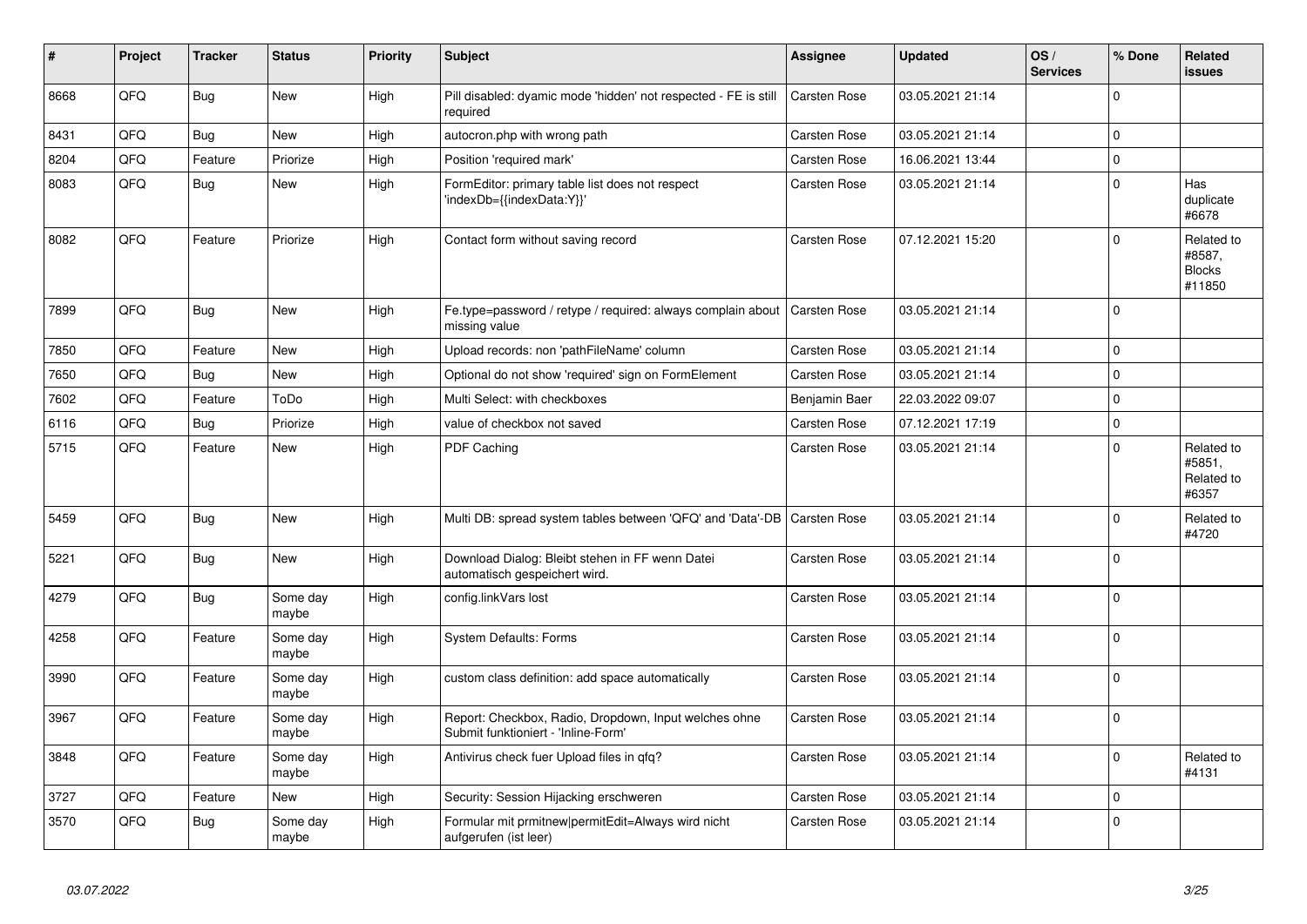| #     | Project | <b>Tracker</b> | <b>Status</b>     | <b>Priority</b> | Subject                                                                                                | Assignee            | <b>Updated</b>   | OS/<br><b>Services</b> | % Done      | Related<br><b>issues</b>                                                                                                                                              |
|-------|---------|----------------|-------------------|-----------------|--------------------------------------------------------------------------------------------------------|---------------------|------------------|------------------------|-------------|-----------------------------------------------------------------------------------------------------------------------------------------------------------------------|
| 3109  | QFQ     | <b>Bug</b>     | Some day<br>maybe | High            | RealUrl: Links werden nicht korrekt gerendert                                                          | Carsten Rose        | 03.05.2021 21:14 |                        | $\Omega$    |                                                                                                                                                                       |
| 3061  | QFQ     | <b>Bug</b>     | Some day<br>maybe | High            | winstitute: mysql connection durcheinander - nmhp17<br>(ag7)/QFQ arbeitet mit DB/Tabellen von biostat. | Carsten Rose        | 03.05.2021 21:14 |                        | $\mathbf 0$ |                                                                                                                                                                       |
| 14455 | QFQ     | Support        | <b>New</b>        | Normal          | TinyMCE: Activate save button after upload picture over<br>drag&drop                                   | Enis Nuredini       | 01.07.2022 08:37 |                        | $\Omega$    |                                                                                                                                                                       |
| 14395 | QFQ     | Support        | New               | Normal          | FormEditor: Virtual table columns                                                                      | Enis Nuredini       | 21.06.2022 16:09 |                        | $\mathbf 0$ |                                                                                                                                                                       |
| 14377 | QFQ     | Bug            | New               | Normal          | Documentation > General Tips: white page after migration                                               | Enis Nuredini       | 19.06.2022 16:37 |                        | $\Omega$    |                                                                                                                                                                       |
| 14376 | QFQ     | Feature        | New               | Normal          | QFQ Bootstrap: if missing, create stored procedures                                                    | Enis Nuredini       | 19.06.2022 16:37 |                        | $\mathbf 0$ |                                                                                                                                                                       |
| 14371 | QFQ     | Feature        | Priorize          | Normal          | LDAP via REPORT                                                                                        | Carsten Rose        | 19.06.2022 16:37 |                        | 0           |                                                                                                                                                                       |
| 14323 | QFQ     | <b>Bug</b>     | In Progress       | Normal          | Report: render=both single - no impact                                                                 | Carsten Rose        | 19.06.2022 18:31 |                        | $\Omega$    |                                                                                                                                                                       |
| 14322 | QFQ     | <b>Bug</b>     | New               | Normal          | Form Load: by default no scroll (save & close should be<br>visible)                                    | Enis Nuredini       | 15.06.2022 14:12 |                        | $\Omega$    | Related to<br>#14321,<br>Related to<br>#6232                                                                                                                          |
| 14320 | QFQ     | Feature        | ToDo              | Normal          | Allow specific HTML Tags and Attributes: general, TinyMCE                                              | Enis Nuredini       | 17.06.2022 10:44 |                        | $\Omega$    | Related to<br>#12664,<br>Related to<br>#12039,<br>Related to<br>#11702,<br>Related to<br>#7239,<br>Related to<br>#3708.<br>Related to<br>#3646,<br>Related to<br>#880 |
| 14305 | QFQ     | Bug            | New               | Normal          | Inline Report editing does not create history entries                                                  | <b>Carsten Rose</b> | 10.06.2022 11:55 |                        | $\mathbf 0$ |                                                                                                                                                                       |
| 14304 | QFQ     | <b>Bug</b>     | New               | Normal          | table sorter view safer does not work                                                                  | Carsten Rose        | 10.06.2022 11:49 |                        | $\mathbf 0$ |                                                                                                                                                                       |
| 14303 | QFQ     | <b>Bug</b>     | ToDo              | Normal          | datetime broken with picker                                                                            | Enis Nuredini       | 17.06.2022 09:02 |                        | $\Omega$    | Related to<br>#12630                                                                                                                                                  |
| 14290 | QFQ     | Feature        | Priorize          | Normal          | FormEditor: Show Table Definition                                                                      | Carsten Rose        | 19.06.2022 16:37 |                        | $\mathbf 0$ |                                                                                                                                                                       |
| 14283 | QFQ     | Bug            | Priorize          | Normal          | HEIC / HEIF convert doesn't trigger                                                                    | Carsten Rose        | 19.06.2022 16:37 |                        | 0           |                                                                                                                                                                       |
| 14245 | QFQ     | <b>Bug</b>     | New               | Normal          | Form Save Btn bleibt disabled wenn Datumsfeld über<br>Datepicker geändert                              | Enis Nuredini       | 27.05.2022 13:45 |                        | 0           | Related to<br>#13689                                                                                                                                                  |
| 14233 | QFQ     | Bug            | New               | Normal          | AS _link: question - HTML is not rendered                                                              | Carsten Rose        | 28.05.2022 11:02 |                        | $\mathbf 0$ |                                                                                                                                                                       |
| 14227 | QFQ     | Feature        | New               | Normal          | Selenium Konkurrenz: cypress.io                                                                        | Enis Nuredini       | 28.05.2022 11:02 |                        | $\mathbf 0$ |                                                                                                                                                                       |
| 14185 | QFQ     | Feature        | New               | Normal          | External/Autocron.php - better suitable directory                                                      | Support: System     | 28.05.2022 11:03 |                        | $\mathbf 0$ |                                                                                                                                                                       |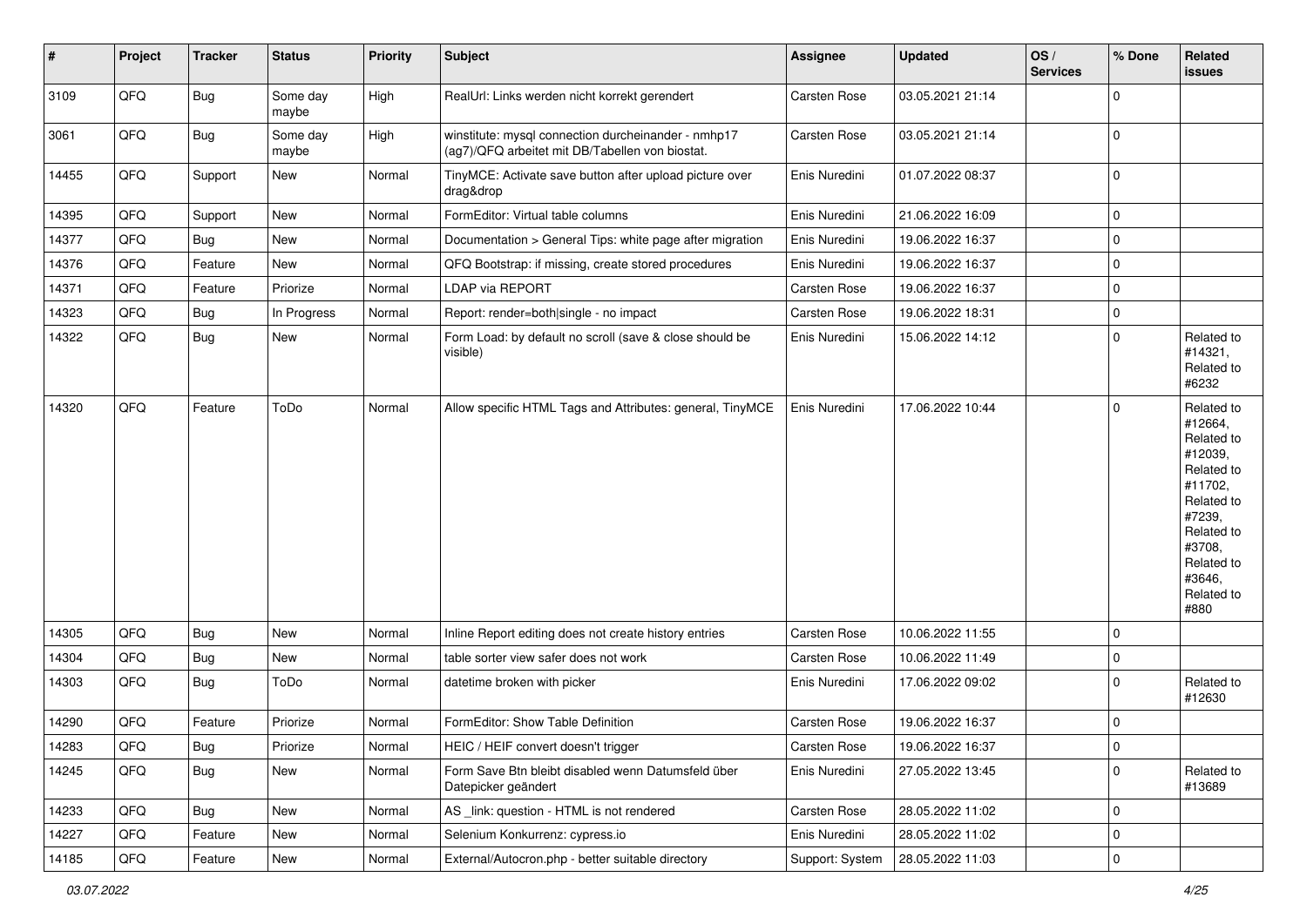| #     | Project | <b>Tracker</b> | <b>Status</b>              | <b>Priority</b> | Subject                                                                                  | <b>Assignee</b>        | <b>Updated</b>   | OS/<br><b>Services</b> | % Done         | Related<br>issues                                |
|-------|---------|----------------|----------------------------|-----------------|------------------------------------------------------------------------------------------|------------------------|------------------|------------------------|----------------|--------------------------------------------------|
| 14175 | QFQ     | <b>Bug</b>     | In Progress                | Normal          | Opening a form with no QFQ Session cookie fails                                          | Carsten Rose           | 03.06.2022 10:40 |                        | $\mathbf 0$    |                                                  |
| 14091 | QFQ     | <b>Bug</b>     | New                        | Normal          | inconsistent template path for twig                                                      | Carsten Rose           | 19.04.2022 18:36 |                        | $\mathbf 0$    |                                                  |
| 14090 | QFQ     | Feature        | <b>New</b>                 | Normal          | Nützliche _script funktionen                                                             | Carsten Rose           | 28.05.2022 11:03 |                        | $\overline{0}$ |                                                  |
| 14077 | QFQ     | Bug            | New                        | Normal          | As _link: Attribute 'class' missing by r:1 and r:3 - but should<br>set                   | Carsten Rose           | 28.05.2022 11:02 |                        | $\mathbf 0$    | Related to<br>#5342,<br>Related to<br>#4343      |
| 14028 | QFQ     | Feature        | New                        | Normal          | Required notification: visual nicer                                                      | Enis Nuredini          | 28.05.2022 11:01 |                        | $\overline{0}$ |                                                  |
| 13945 | QFQ     | Feature        | New                        | Normal          | As link: content before/after link                                                       | Enis Nuredini          | 28.05.2022 11:01 |                        | 0              | Related to<br>#12262                             |
| 13943 | QFQ     | Bug            | Priorize                   | Normal          | unable to find formgroup                                                                 | Enis Nuredini          | 28.05.2022 11:03 |                        | $\mathbf 0$    |                                                  |
| 13900 | QFQ     | Feature        | Priorize                   | Normal          | Selenium: Check das Cookie/PDF funktioniert                                              | Enis Nuredini          | 25.03.2022 12:45 |                        | $\overline{0}$ |                                                  |
| 13899 | QFQ     | <b>Bug</b>     | ToDo                       | Normal          | Selenium: zum laufen bringen                                                             | Enis Nuredini          | 25.03.2022 10:24 |                        | $\mathbf 0$    |                                                  |
| 13843 | QFQ     | Feature        | <b>New</b>                 | Normal          | Create JWT via QFQ                                                                       | Carsten Rose           | 19.03.2022 17:42 |                        | 0              |                                                  |
| 13841 | QFQ     | Feature        | New                        | Normal          | Create PDF via iText - evaluate                                                          | Carsten Rose           | 19.03.2022 17:42 |                        | $\overline{0}$ |                                                  |
| 13767 | QFQ     | <b>Bug</b>     | Feedback                   | Normal          | date/time-picker: required shows up/down button orange                                   | Enis Nuredini          | 16.05.2022 23:16 |                        | 0              |                                                  |
| 13706 | QFQ     | <b>Bug</b>     | <b>New</b>                 | Normal          | Wrong CheckType in FieldElement LastStatus of Form Cron                                  | Carsten Rose           | 21.01.2022 18:20 |                        | $\overline{0}$ |                                                  |
| 13700 | QFQ     | Feature        | New                        | Normal          | Redesign qfq.io Seite                                                                    | Carsten Rose           | 19.03.2022 17:43 |                        | $\overline{0}$ |                                                  |
| 13689 | QFQ     | Bug            | New                        | Normal          | Enter auf Eingabefeld mit ungültigem Wert führt zu blurry<br>Seite                       | Enis Nuredini          | 28.05.2022 10:53 |                        | 0              | Related to<br>#14245, Has<br>duplicate<br>#11891 |
| 13659 | QFQ     | Bug            | <b>New</b>                 | Normal          | wrong sanitize class applied to R-store                                                  | Carsten Rose           | 15.01.2022 14:23 |                        | $\overline{0}$ |                                                  |
| 13647 | QFQ     | <b>Bug</b>     | New                        | Normal          | Autofocus funktioniert nicht auf Chrome                                                  | Benjamin Baer          | 19.03.2022 17:44 |                        | 0              |                                                  |
| 13609 | QFQ     | Feature        | <b>New</b>                 | Normal          | QFQ Introduction: Seite aufloesen                                                        | Philipp<br>Gröbelbauer | 28.05.2022 11:02 |                        | 0              |                                                  |
| 13608 | QFQ     | Feature        | Some day<br>maybe          | Normal          | Automatic Browser Language Redirect                                                      | Enis Nuredini          | 17.06.2022 08:35 |                        | $\overline{0}$ |                                                  |
| 13592 | QFQ     | Bug            | New                        | Normal          | QFQ Build Queue: das vergeben von Tags klappt nicht. Es<br>werden keine Releases gebaut. | Carsten Rose           | 19.03.2022 17:45 |                        | 0              |                                                  |
| 13566 | QFQ     | Feature        | Ready to sync<br>(develop) | Normal          | Delete config-example.qfq.php file                                                       | Carsten Rose           | 23.12.2021 09:25 |                        | $\overline{0}$ |                                                  |
| 13528 | QFQ     | Bug            | New                        | Normal          | qfq.io > releases: es wird kein neues Release angelegt                                   | Benjamin Baer          | 19.03.2022 17:46 |                        | $\overline{0}$ |                                                  |
| 13467 | QFQ     | Feature        | New                        | Normal          | ChangeLog Generator                                                                      | Carsten Rose           | 19.03.2022 17:46 |                        | $\overline{0}$ | Related to<br>#11460                             |
| 13460 | QFQ     | Bug            | New                        | Normal          | Doc: Password set/reset  password should not processed<br>with 'html encode'             | Carsten Rose           | 19.03.2022 17:46 |                        | 0              |                                                  |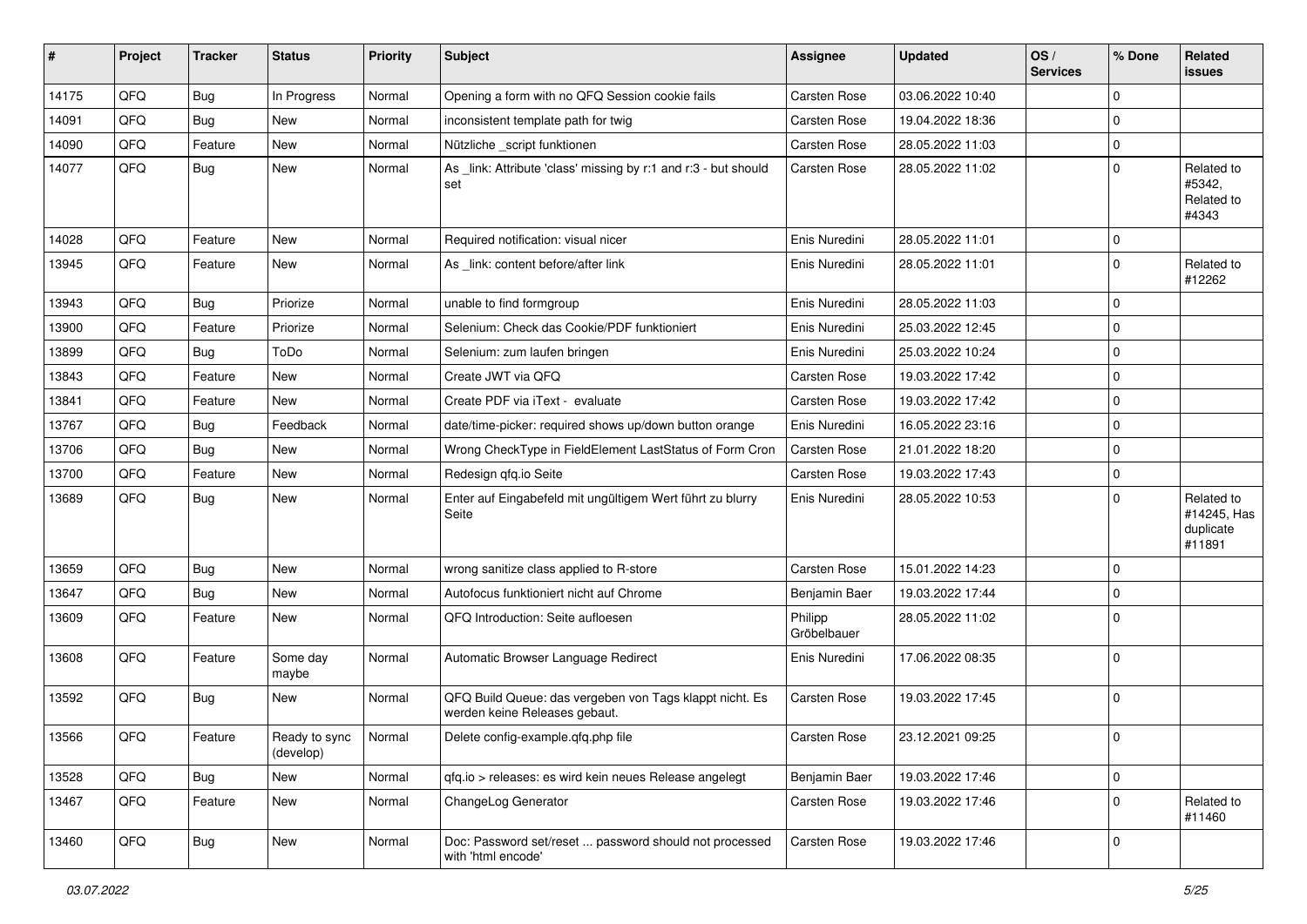| $\vert$ # | Project | <b>Tracker</b> | <b>Status</b>     | Priority | <b>Subject</b>                                                                                                                                      | Assignee            | <b>Updated</b>   | OS/<br><b>Services</b> | % Done       | <b>Related</b><br><b>issues</b>                                        |
|-----------|---------|----------------|-------------------|----------|-----------------------------------------------------------------------------------------------------------------------------------------------------|---------------------|------------------|------------------------|--------------|------------------------------------------------------------------------|
| 13451     | QFQ     | <b>Bug</b>     | <b>New</b>        | Normal   | Character Counter / Max Character: Problem in Safari                                                                                                | Carsten Rose        | 15.04.2022 17:18 |                        | $\mathbf{0}$ |                                                                        |
| 13354     | QFQ     | Feature        | <b>New</b>        | Normal   | Using Websocket in QFQ                                                                                                                              | Carsten Rose        | 10.11.2021 15:47 |                        | $\mathbf 0$  |                                                                        |
| 13332     | QFQ     | Bug            | New               | Normal   | Multi Form: Required Felder werden visuell nicht markiert.                                                                                          | Carsten Rose        | 19.03.2022 17:47 |                        | $\mathbf 0$  |                                                                        |
| 13331     | QFQ     | Bug            | New               | Normal   | Multi Form: Clear Icon misplaced                                                                                                                    | Carsten Rose        | 19.03.2022 17:47 |                        | $\mathbf 0$  |                                                                        |
| 12989     | QFQ     | Bug            | <b>New</b>        | Normal   | empty string does not trigger dynamic update                                                                                                        | Enis Nuredini       | 28.05.2022 11:09 |                        | $\mathbf 0$  |                                                                        |
| 12716     | QFQ     | <b>Bug</b>     | <b>New</b>        | Normal   | template group: Pattern only applied to first instance                                                                                              | Carsten Rose        | 19.03.2022 17:47 |                        | $\mathbf 0$  |                                                                        |
| 12714     | QFQ     | Bug            | <b>New</b>        | Normal   | Conversion of GIF to PDF broken when GIF contains Alpha.                                                                                            | Carsten Rose        | 19.03.2022 17:49 |                        | $\mathbf 0$  |                                                                        |
| 12679     | QFQ     | Feature        | <b>New</b>        | Normal   | tablesorter: custom column width                                                                                                                    | Carsten Rose        | 16.06.2021 11:10 |                        | $\mathbf 0$  |                                                                        |
| 12664     | QFQ     | Feature        | New               | Normal   | TinyMCE: report/remove malicous HTML/JS Code                                                                                                        | Carsten Rose        | 19.03.2022 17:47 |                        | $\mathbf 0$  | Related to<br>#14320                                                   |
| 12630     | QFQ     | Feature        | In Progress       | Normal   | Input: date[time]: min / max values                                                                                                                 | Enis Nuredini       | 20.06.2022 18:31 |                        | $\Omega$     | Related to<br>#10096,<br>Related to<br>#14302,<br>Related to<br>#14303 |
| 12611     | QFQ     | Feature        | Some day<br>maybe | Normal   | Refactoring: Bootstrap with Lazy Loading                                                                                                            | <b>Carsten Rose</b> | 08.06.2022 10:37 |                        | $\mathbf 0$  | Related to<br>#12490,<br>Related to<br>#10013,<br>Related to<br>#7732  |
| 12603     | QFQ     | Feature        | New               | Normal   | Dropdown (Select), Radio, checkbox:<br>itemListAlways={{!SELECT key, value}}                                                                        | Carsten Rose        | 19.03.2022 17:47 |                        | $\mathbf 0$  |                                                                        |
| 12581     | QFQ     | <b>Bug</b>     | <b>New</b>        | Normal   | Form.forward=close: Record 'new' in new browser tab > save<br>(& close) >> Form is not reloaded with new created record id<br>and stays in mode=new | Carsten Rose        | 19.03.2022 17:48 |                        | $\mathbf 0$  |                                                                        |
| 12556     | QFQ     | Feature        | <b>New</b>        | Normal   | Pills Title: colored = static or dynamic on allrequiredgiven                                                                                        | Benjamin Baer       | 19.03.2022 17:49 |                        | $\mathbf 0$  |                                                                        |
| 12546     | QFQ     | Bug            | Feedback          | Normal   | Branch 'Development' - Unit Tests mit dirty workaround<br>angepasst                                                                                 | Carsten Rose        | 19.03.2022 17:48 |                        | $\mathbf 0$  |                                                                        |
| 12520     | QFQ     | Bug            | New               | Normal   | Switch FE User: still active even FE User session expired                                                                                           | Carsten Rose        | 19.03.2022 17:48 |                        | $\mathbf 0$  |                                                                        |
| 12512     | QFQ     | Bug            | <b>New</b>        | Normal   | Some MySQL Installation can't use 'stored procedures'                                                                                               | Carsten Rose        | 19.03.2022 17:48 |                        | $\mathbf 0$  |                                                                        |
| 12504     | QFQ     | Feature        | Priorize          | Normal   | sql.log: report fe.id                                                                                                                               | Carsten Rose        | 05.05.2021 22:09 |                        | $\mathbf 0$  |                                                                        |
| 12503     | QFQ     | Feature        | Priorize          | Normal   | Detect dangerous UPDATE statement with missing WHERE                                                                                                | <b>Carsten Rose</b> | 05.05.2021 22:09 |                        | $\mathbf 0$  |                                                                        |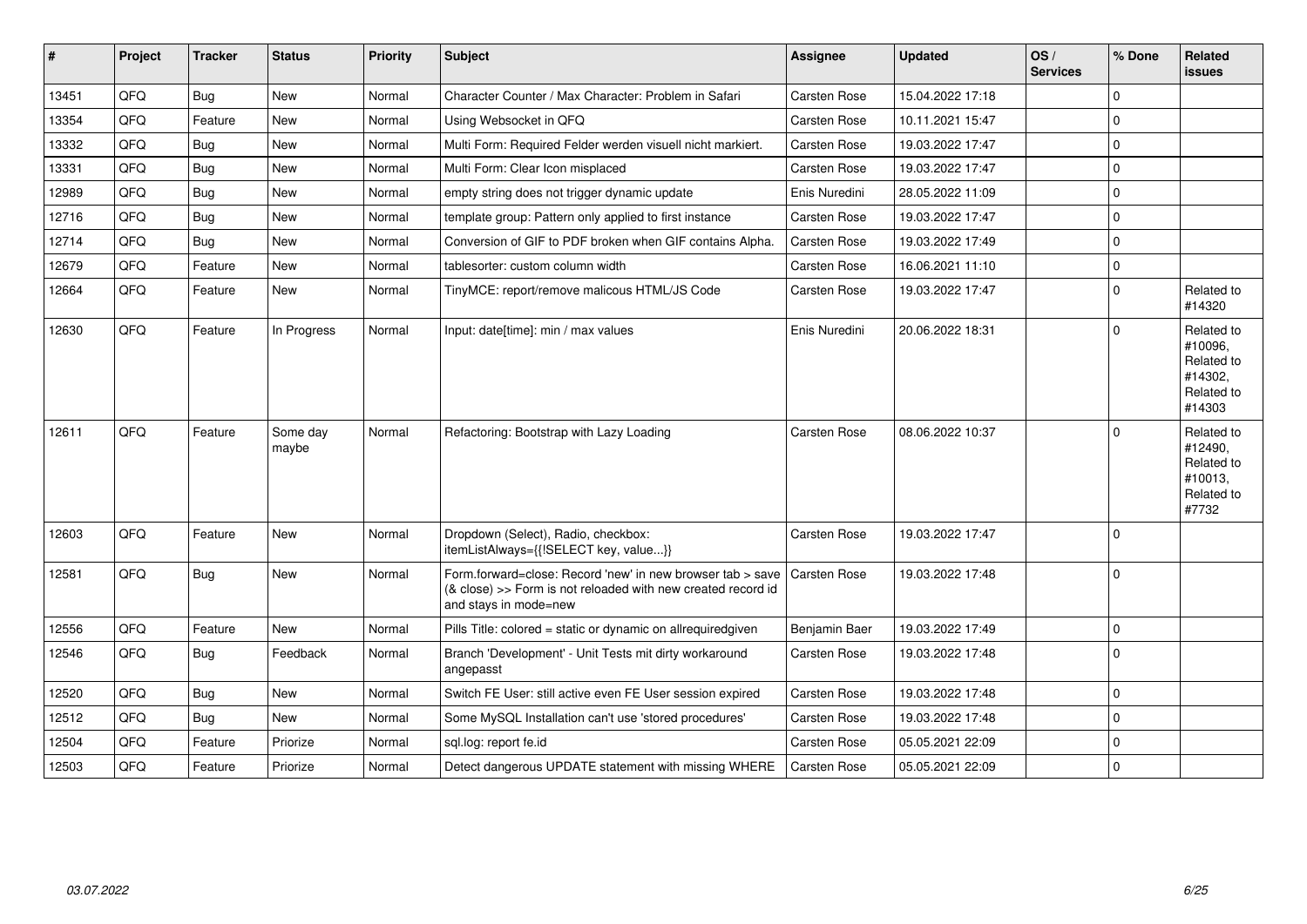| #     | Project | <b>Tracker</b> | <b>Status</b>     | <b>Priority</b> | Subject                                                                                                        | <b>Assignee</b> | <b>Updated</b>   | OS/<br><b>Services</b> | % Done       | Related<br><b>issues</b>                                              |
|-------|---------|----------------|-------------------|-----------------|----------------------------------------------------------------------------------------------------------------|-----------------|------------------|------------------------|--------------|-----------------------------------------------------------------------|
| 12490 | QFQ     | Feature        | <b>New</b>        | Normal          | Loading Plugins in QFQ - see what tinymce does. (lazy<br>loading)                                              | Benjamin Baer   | 08.06.2022 10:37 |                        | $\Omega$     | Related to<br>#12611,<br>Related to<br>#10013,<br>Related to<br>#7732 |
| 12480 | QFQ     | Feature        | <b>New</b>        | Normal          | If QFQ upgrade is running, block further request                                                               | Carsten Rose    | 03.05.2021 20:45 |                        | $\Omega$     |                                                                       |
| 12477 | QFQ     | Feature        | New               | Normal          | Support for refactoring: Form, FormElement, diverse<br>Tabellen/Spalten, tt-content Records                    | Carsten Rose    | 03.05.2021 20:45 |                        | $\mathbf 0$  |                                                                       |
| 12476 | QFQ     | Feature        | <b>New</b>        | Normal          | clearMe: a) should trigger 'dirty', b) sticky on textarea resize                                               | Benjamin Baer   | 04.01.2022 08:40 |                        | $\mathbf 0$  | Related to<br>#9528                                                   |
| 12474 | QFQ     | Feature        | <b>New</b>        | Normal          | Check BaseConfigURL if it is given and the the last char is '/'                                                | Carsten Rose    | 03.05.2021 20:45 |                        | $\mathbf 0$  |                                                                       |
| 12465 | QFQ     | Feature        | <b>New</b>        | Normal          | QFQ Function: use in FE to fill StoreRecord                                                                    | Carsten Rose    | 05.05.2021 21:58 |                        | $\mathbf 0$  |                                                                       |
| 12452 | QFQ     | Feature        | Priorize          | Normal          | BaseURL: alsways with '/' at the end                                                                           | Carsten Rose    | 19.06.2022 13:45 |                        | $\mathbf{0}$ | Related to<br>#10782                                                  |
| 12439 | QFQ     | Feature        | In Progress       | Normal          | TinyMCE Paste from Word & Character Count/Limit                                                                | Carsten Rose    | 05.05.2021 22:15 |                        | $\pmb{0}$    |                                                                       |
| 12413 | QFQ     | Feature        | New               | Normal          | STORE TYPO3: enhance for {{be users.email:T}},<br>{{fe users.email:T}}                                         | Carsten Rose    | 03.05.2021 20:45 |                        | $\mathbf 0$  | Related to<br>#12412,<br>Related to<br>#10012                         |
| 12412 | QFQ     | Feature        | <b>New</b>        | Normal          | Action/Escape qualifier 'e' (empty), '0': if given, an empty<br>string (or '0') will be treated as 'not found' | Carsten Rose    | 08.05.2021 09:40 |                        | $\Omega$     | Related to<br>#12413,<br>Related to<br>#10012                         |
| 12400 | QFQ     | Feature        | New               | Normal          | Tutorial ist in QFQ Doku, Wird in der Suche gefunden, es<br>gibt aber kein Menupunkt - Inhalt ueberpruefen     | Carsten Rose    | 03.05.2021 20:45 |                        | $\mathbf 0$  |                                                                       |
| 12337 | QFQ     | Feature        | Some day<br>maybe | Normal          | Database.php: better caching                                                                                   | Carsten Rose    | 16.09.2021 15:10 |                        | $\Omega$     |                                                                       |
| 12330 | QFQ     | Feature        | <b>New</b>        | Normal          | Copy to input field / text area / TinyMCE                                                                      | Carsten Rose    | 07.04.2021 09:01 |                        | $\mathbf 0$  |                                                                       |
| 12327 | QFQ     | Bug            | <b>New</b>        | Normal          | Copy to clipboard: Glyphicon can not be changed                                                                | Carsten Rose    | 27.12.2021 17:59 |                        | $\mathbf{0}$ |                                                                       |
| 12325 | QFQ     | Bug            | Priorize          | Normal          | MultiDB form.dblndex not working for report syntax                                                             | Carsten Rose    | 07.09.2021 13:37 |                        | $\mathbf 0$  | Related to<br>#12145,<br>Related to<br>#12314                         |
| 12315 | QFQ     | Feature        | Some day<br>maybe | Normal          | Form History (Diffs) / Backups                                                                                 | Carsten Rose    | 16.09.2021 15:10 |                        | $\mathbf 0$  |                                                                       |
| 12269 | QFQ     | Feature        | <b>New</b>        | Normal          | 2FA - Login                                                                                                    | Carsten Rose    | 03.05.2021 20:45 |                        | $\mathbf 0$  |                                                                       |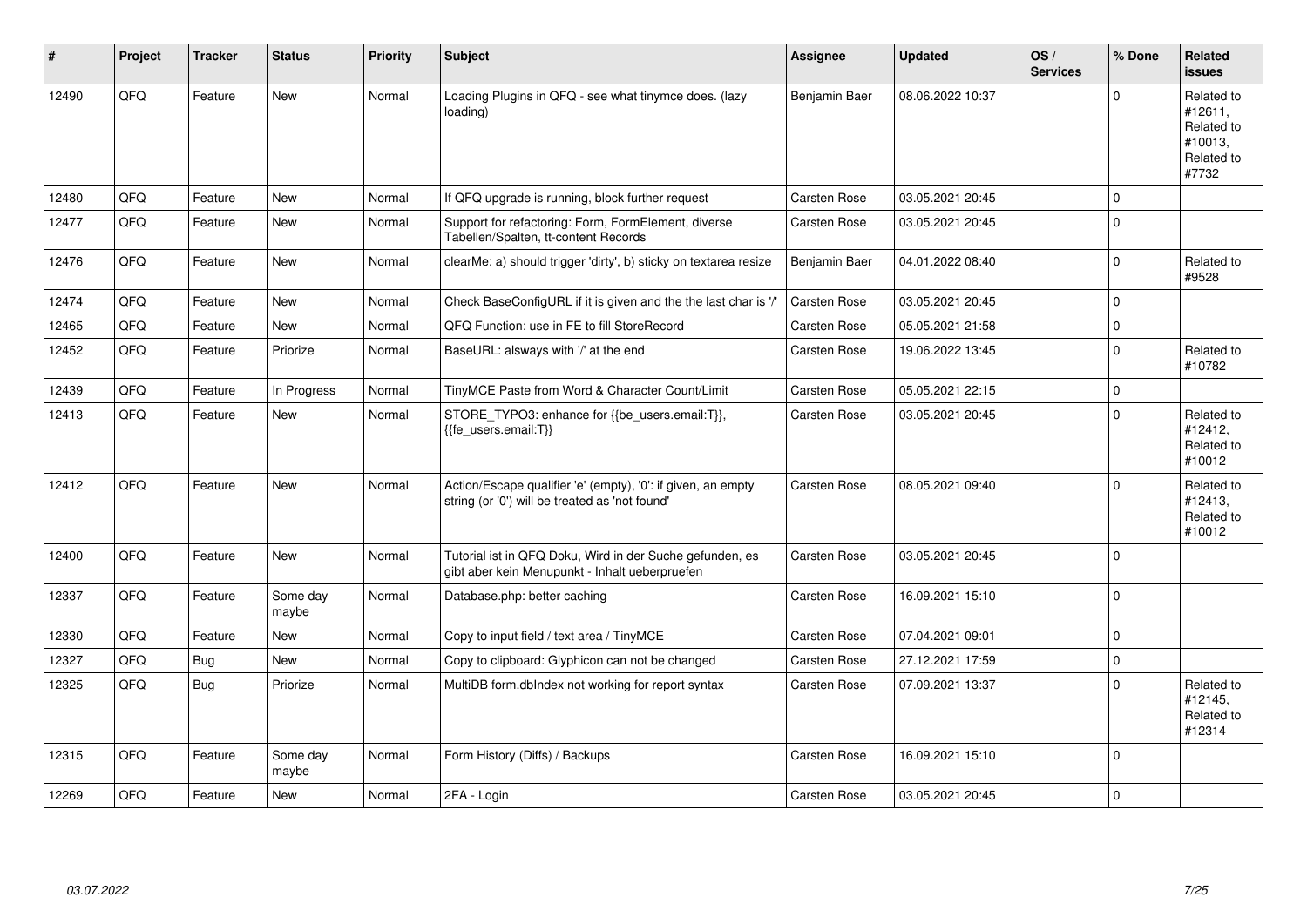| #     | Project | <b>Tracker</b> | <b>Status</b> | <b>Priority</b> | <b>Subject</b>                                                                                       | <b>Assignee</b>                                        | <b>Updated</b>   | OS/<br><b>Services</b> | % Done      | Related<br><b>issues</b>                                                    |                      |
|-------|---------|----------------|---------------|-----------------|------------------------------------------------------------------------------------------------------|--------------------------------------------------------|------------------|------------------------|-------------|-----------------------------------------------------------------------------|----------------------|
| 12262 | QFQ     | Feature        | ToDo          | Normal          | Form buttons on top: more customable                                                                 | Enis Nuredini                                          | 17.06.2022 10:44 |                        | $\mathbf 0$ | Related to<br>#13945, Has<br>duplicate<br>#4046, Has<br>duplicate<br>#10080 |                      |
| 12187 | QFQ     | Bug            | New           | Normal          | Trigger FormAsFile() via Report: probably problem with multi<br>DB setup                             | <b>Carsten Rose</b>                                    | 20.03.2021 21:20 |                        | $\mathbf 0$ |                                                                             |                      |
| 12163 | QFQ     | Feature        | <b>New</b>    | Normal          | Checkbox: table wrap                                                                                 | Carsten Rose                                           | 03.05.2021 20:51 |                        | $\mathbf 0$ |                                                                             |                      |
| 12162 | QFQ     | Feature        | New           | Normal          | FE.type=sendmail: personalized mailing (several mails) via<br>template                               | Carsten Rose                                           | 03.05.2021 20:45 |                        | $\mathbf 0$ |                                                                             |                      |
| 12156 | QFQ     | Feature        | <b>New</b>    | Normal          | Form: Optional disable 'leave page'                                                                  |                                                        | 03.05.2021 20:45 |                        | $\mathbf 0$ |                                                                             |                      |
| 12146 | QFQ     | Feature        | <b>New</b>    | Normal          | Autocron Job: Anzeigen wann der naechste Job ausgefuehrt<br>wird, resp das er nicht ausgefuehrt wird | Carsten Rose                                           | 15.03.2021 15:23 |                        | $\mathbf 0$ |                                                                             |                      |
| 12135 | QFQ     | Feature        | New           | Normal          | Subrecord: Notiz                                                                                     |                                                        | 24.04.2021 16:58 |                        | $\mathbf 0$ |                                                                             |                      |
| 12133 | QFQ     | Bug            | New           | Normal          | NPM, phpSpreadSheet aktualisieren                                                                    | Carsten Rose                                           | 15.03.2021 09:04 |                        | $\mathbf 0$ |                                                                             |                      |
| 12119 | QFQ     | Feature        | New           | Normal          | AS paged: error message missing if there ist no 'r' argument.                                        | Carsten Rose                                           | 03.05.2021 20:51 |                        | $\mathbf 0$ |                                                                             |                      |
| 12109 | QFQ     | Feature        | New           | Normal          | Donwload Link: Plain, SIP, Persistent Link, Peristent SIP -<br>new notation                          | Carsten Rose                                           | 03.05.2021 20:45 |                        | $\mathbf 0$ | Related to<br>#12085                                                        |                      |
| 12045 | QFQ     | Bug            | New           | Normal          | templateGroup afterSave FE: Aufruf ohne<br>sqlHonorFormElements funktioniert nicht                   | Carsten Rose                                           | 18.02.2021 16:33 |                        | $\mathbf 0$ |                                                                             |                      |
| 12040 | QFQ     | Bug            | <b>New</b>    | Normal          | FE Mode 'hidden' für zwei FEs auf einer Zeile                                                        | Carsten Rose                                           | 18.02.2021 10:13 |                        | $\mathbf 0$ |                                                                             |                      |
| 12039 | QFQ     | Feature        | New           | Normal          | Missing htmlSpecialChar() in pre processing on form submit                                           |                                                        | 18.02.2021 00:09 |                        | $\mathbf 0$ | Related to<br>#14320                                                        |                      |
| 12038 | QFQ     | Feature        | New           | Normal          | a) STORE_VAR: filenameOnlyStripUniq, b) SP:<br>QSTRIPUNIQ()                                          |                                                        | 17.02.2021 23:55 |                        | $\mathbf 0$ |                                                                             |                      |
| 12024 | QFQ     | Feature        | New           | Normal          | Excel Export: text columns by default decode<br>htmlspeciachar()                                     | Carsten Rose                                           | 17.02.2021 23:55 |                        | $\mathbf 0$ | Related to<br>#12022                                                        |                      |
| 12023 | QFQ     | Feature        | New           | Normal          | MySQL Stored Precdure: QDECODESPECIALCHAR()                                                          | Carsten Rose                                           | 16.02.2021 11:16 |                        | $\mathbf 0$ | Related to<br>#12022                                                        |                      |
| 11980 | QFQ     | Feature        | In Progress   | Normal          | protected verzeichnis MUSS geschützt werden                                                          | Carsten Rose                                           | 07.09.2021 13:30 |                        | $\mathbf 0$ |                                                                             |                      |
| 11955 | QFQ     | Feature        | New           | Normal          | subrecord: new title option to set <th> attributes - e.g. to<br/>customize tablesorter options.</th> | attributes - e.g. to<br>customize tablesorter options. | Carsten Rose     | 03.05.2021 20:47       |             | $\mathbf 0$                                                                 | Related to<br>#11775 |
| 11892 | QFQ     | Feature        | New           | Normal          | tablesorter: columns with links are hard to order - new<br>qualifier 'Y: <ord>'</ord>                | Enis Nuredini                                          | 23.03.2022 09:22 |                        | $\mathbf 0$ |                                                                             |                      |
| 11775 | QFQ     | Feature        | New           | Normal          | Subrecord Tooltip pro Feld                                                                           | Carsten Rose                                           | 18.12.2020 15:22 |                        | $\mathbf 0$ | Related to<br>#11955                                                        |                      |
| 11752 | QFQ     | <b>Bug</b>     | New           | Normal          | checkbox renders multiple input elements with same name                                              | Carsten Rose                                           | 17.12.2020 14:58 |                        | $\mathbf 0$ | Related to<br>#11750                                                        |                      |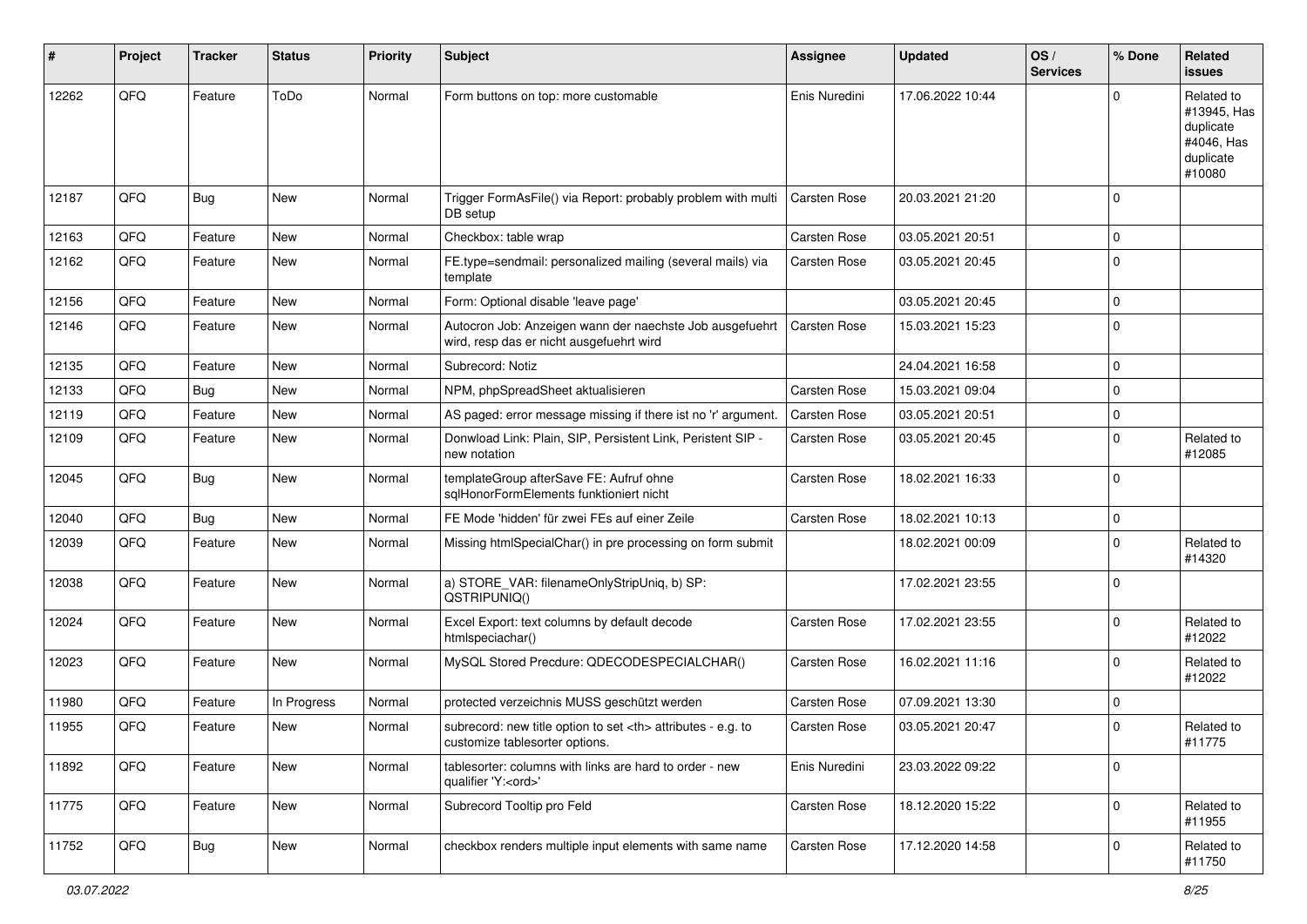| $\vert$ # | Project | <b>Tracker</b> | <b>Status</b>     | <b>Priority</b> | <b>Subject</b>                                                       | Assignee        | <b>Updated</b>   | OS/<br><b>Services</b> | % Done              | Related<br><b>issues</b>                                                                                                       |
|-----------|---------|----------------|-------------------|-----------------|----------------------------------------------------------------------|-----------------|------------------|------------------------|---------------------|--------------------------------------------------------------------------------------------------------------------------------|
| 11747     | QFQ     | Feature        | <b>New</b>        | Normal          | Maintenance Page with Redirect                                       | Carsten Rose    | 03.05.2021 20:47 |                        | $\mathbf 0$         | Related to<br>#11741                                                                                                           |
| 11716     | QFQ     | Feature        | <b>New</b>        | Normal          | Form an beliebiger Stelle im Report anzeigen                         |                 | 09.12.2020 09:47 |                        | $\mathbf 0$         |                                                                                                                                |
| 11715     | QFQ     | <b>Bug</b>     | <b>New</b>        | Normal          | acceptZeroAsRequired and requiredOffButMark do not<br>coincide       |                 | 08.12.2020 12:13 |                        | $\pmb{0}$           |                                                                                                                                |
| 11702     | QFQ     | Feature        | <b>New</b>        | Normal          | HTML Special Char makes no sense for 'allbut' if '&' is<br>forbidden | Carsten Rose    | 07.12.2021 16:35 |                        | $\mathbf 0$         | Related to<br>#5112,<br>Related to<br>#14320                                                                                   |
| 11695     | QFQ     | Bug            | <b>New</b>        | Normal          | MultiForm required FE Error                                          | Carsten Rose    | 04.12.2020 13:34 |                        | $\Omega$            |                                                                                                                                |
| 11668     | QFQ     | Bug            | <b>New</b>        | Normal          | Play function.sql - problem with mysql                               | Carsten Rose    | 03.05.2021 20:48 |                        | $\mathbf 0$         |                                                                                                                                |
| 11667     | QFQ     | Bug            | New               | Normal          | MySQL mariadb-server-10.3: Incorrect datetime value                  | Carsten Rose    | 03.05.2021 20:48 |                        | $\mathbf 0$         |                                                                                                                                |
| 11535     | QFQ     | Feature        | <b>New</b>        | Normal          | Ability to create SQL columns in frontend QFQ forms                  |                 | 17.11.2020 12:11 |                        | $\mathbf 0$         |                                                                                                                                |
| 11534     | QFQ     | Feature        | <b>New</b>        | Normal          | Report: Action on selected rows - Table batchprocessing<br>feature   |                 | 18.11.2020 08:15 |                        | $\mathbf 0$         |                                                                                                                                |
| 11523     | QFQ     | Feature        | <b>New</b>        | Normal          | Mit dynamic Update erkennen, ob Upload gemacht wurde                 | Carsten Rose    | 13.11.2020 15:07 |                        | $\mathbf 0$         | Related to<br>#9533                                                                                                            |
| 11522     | QFQ     | Bug            | New               | Normal          | Aus/Einblenden von Reitern                                           |                 | 13.11.2020 14:58 |                        | $\pmb{0}$           |                                                                                                                                |
| 11517     | QFQ     | Bug            | In Progress       | Normal          | extraButtonInfo Broken for multiple FormElements                     | Carsten Rose    | 12.05.2022 13:12 |                        | $\mathbf 0$         | Related to<br>#7890,<br>Related to<br>#3811, Has<br>duplicate<br>#10905, Has<br>duplicate<br>#10553, Has<br>duplicate<br>#6779 |
| 11516     | QFQ     | Feature        | <b>New</b>        | Normal          | Multi Page Form (Previous/Next Buttons)                              | Carsten Rose    | 16.03.2021 17:52 |                        | $\mathsf{O}\xspace$ |                                                                                                                                |
| 11504     | QFQ     | Feature        | <b>New</b>        | Normal          | Dynamic Update: Button text update for 'Save',' Close' &<br>'Delete' | Carsten Rose    | 12.11.2020 23:44 |                        | $\mathbf 0$         |                                                                                                                                |
| 11460     | QFQ     | Feature        | New               | Normal          | Easier creation of changelog: gitchangelog                           | Carsten Rose    | 12.06.2021 10:20 |                        | $\mathbf 0$         | Related to<br>#13467                                                                                                           |
| 11347     | QFQ     | Bug            | Feedback          | Normal          | If Bedingungen funktionieren nicht korrekt                           | Christoph Fuchs | 21.03.2021 20:37 |                        | $\mathbf 0$         |                                                                                                                                |
| 11323     | QFQ     | Feature        | Some day<br>maybe | Normal          | Report Frontend Editor Modal + Codemirror                            | Carsten Rose    | 16.09.2021 15:10 |                        | $\mathbf 0$         | Related to<br>#11036                                                                                                           |
| 11322     | QFQ     | Feature        | Some day<br>maybe | Normal          | Form Element JSON - (multiline parameter field)                      | Carsten Rose    | 16.09.2021 15:10 |                        | $\mathbf 0$         |                                                                                                                                |
| 11320     | QFQ     | Feature        | Priorize          | Normal          | Typo3 Version 10 support                                             | Carsten Rose    | 05.05.2021 22:09 |                        | $\mathbf 0$         |                                                                                                                                |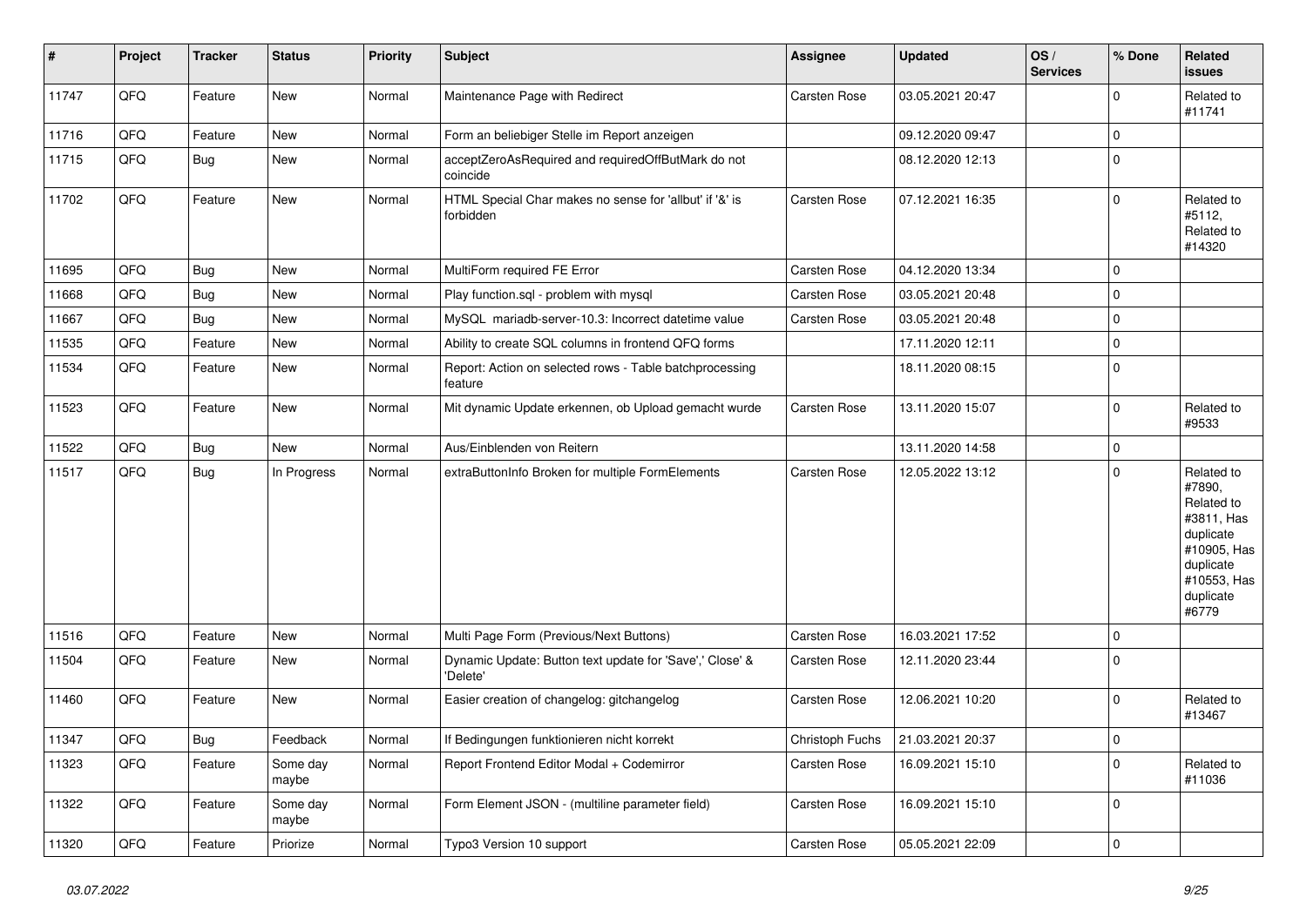| #     | Project | <b>Tracker</b> | <b>Status</b>     | <b>Priority</b> | <b>Subject</b>                                                                      | Assignee            | <b>Updated</b>   | OS/<br><b>Services</b> | % Done      | Related<br>issues                                                    |
|-------|---------|----------------|-------------------|-----------------|-------------------------------------------------------------------------------------|---------------------|------------------|------------------------|-------------|----------------------------------------------------------------------|
| 11239 | QFQ     | Bug            | New               | Normal          | Radiobutton (plain): horizontales Rendern abhängig vom<br>Datentyp in der Datenbank | Carsten Rose        | 30.09.2020 18:37 |                        | 0           |                                                                      |
| 11217 | QFQ     | Feature        | Some day<br>maybe | Normal          | <b>Extend Script Functionality</b>                                                  | Carsten Rose        | 16.09.2021 15:10 |                        | $\mathbf 0$ |                                                                      |
| 11080 | QFQ     | Feature        | New               | Normal          | Send MQTT messages                                                                  | Carsten Rose        | 29.08.2020 19:49 |                        | $\mathbf 0$ |                                                                      |
| 11076 | QFQ     | Feature        | In Progress       | Normal          | SELECT  AS _websocket                                                               | Carsten Rose        | 30.08.2020 17:49 |                        | $\mathbf 0$ |                                                                      |
| 11036 | QFQ     | Feature        | Some day<br>maybe | Normal          | inline report editor permissions                                                    | Carsten Rose        | 16.09.2021 15:09 |                        | $\mathbf 0$ | Related to<br>#11323                                                 |
| 10996 | QFQ     | Feature        | New               | Normal          | Download video via sip: no seek                                                     | Carsten Rose        | 12.08.2020 14:18 |                        | $\mathbf 0$ |                                                                      |
| 10979 | QFQ     | Feature        | <b>New</b>        | Normal          | Ajax Calls an API - dataReport                                                      | Carsten Rose        | 11.05.2022 12:15 |                        | $\mathbf 0$ |                                                                      |
| 10976 | QFQ     | Feature        | <b>New</b>        | Normal          | Excel Export Verbesserungen                                                         | Carsten Rose        | 06.08.2020 10:56 |                        | $\mathbf 0$ |                                                                      |
| 10937 | QFQ     | Bug            | New               | Normal          | Fehler mit abhängigen Select- Feldern beim Positionieren                            | Carsten Rose        | 12.11.2020 23:45 |                        | $\mathbf 0$ |                                                                      |
| 10890 | QFQ     | Bug            | New               | Normal          | AutoCron hangs                                                                      |                     | 20.07.2020 13:56 |                        | $\mathbf 0$ |                                                                      |
| 10874 | QFQ     | Feature        | New               | Normal          | Erstellen eines Foreign Keys in der Tabelle "FormElement"                           |                     | 13.07.2020 10:11 |                        | $\mathbf 0$ |                                                                      |
| 10819 | QFQ     | Feature        | New               | Normal          | Persistent SIP - second try                                                         | Carsten Rose        | 29.06.2020 23:02 |                        | $\mathbf 0$ | Related to<br>#6261                                                  |
| 10782 | QFQ     | Feature        | Feedback          | Normal          | Tiny MCE: Image Upload                                                              | Enis Nuredini       | 16.05.2022 23:16 |                        | $\mathbf 0$ | Related to<br>#12452                                                 |
| 10763 | QFQ     | Feature        | New               | Normal          | form accessed and submitted despite logout?                                         |                     | 16.06.2020 11:43 |                        | $\mathbf 0$ |                                                                      |
| 10759 | QFQ     | Bug            | New               | Normal          | emptyMeansNull - Feld falsch aktualisiert                                           |                     | 12.11.2020 23:45 |                        | $\mathbf 0$ |                                                                      |
| 10745 | QFQ     | Feature        | Some day<br>maybe | Normal          | Tablesorter Excel Export                                                            | Carsten Rose        | 16.09.2021 15:09 |                        | $\mathbf 0$ |                                                                      |
| 10738 | QFQ     | Feature        | Some day<br>maybe | Normal          | CORS headers for external API requests                                              |                     | 10.06.2020 14:00 |                        | $\mathbf 0$ |                                                                      |
| 10716 | QFQ     | Feature        | Some day<br>maybe | Normal          | Business Logic mit Externen Skripten                                                | <b>Carsten Rose</b> | 16.09.2021 15:10 |                        | $\mathbf 0$ | Related to<br>#10713,<br>Related to<br>#8217                         |
| 10714 | QFQ     | Feature        | New               | Normal          | multi Table Form                                                                    | Carsten Rose        | 16.03.2021 18:44 |                        | $\mathbf 0$ |                                                                      |
| 10704 | QFQ     | Bug            | New               | Normal          | wkhtml problem rendering fullCalendar.js / fabric.js >><br>successor: puppeteer     | Carsten Rose        | 12.11.2020 23:45 |                        | $\mathbf 0$ | Related to<br>#5024,<br>Related to<br>#4650,<br>Related to<br>#10715 |
| 10661 | QFQ     | Bug            | In Progress       | Normal          | Typo3 Warnungen                                                                     | Carsten Rose        | 07.09.2021 13:23 |                        | $\mathbf 0$ | Related to<br>#12440                                                 |
| 10658 | QFQ     | Bug            | New               | Normal          | processReadOnly broken                                                              | Carsten Rose        | 27.05.2020 17:55 |                        | $\mathsf 0$ |                                                                      |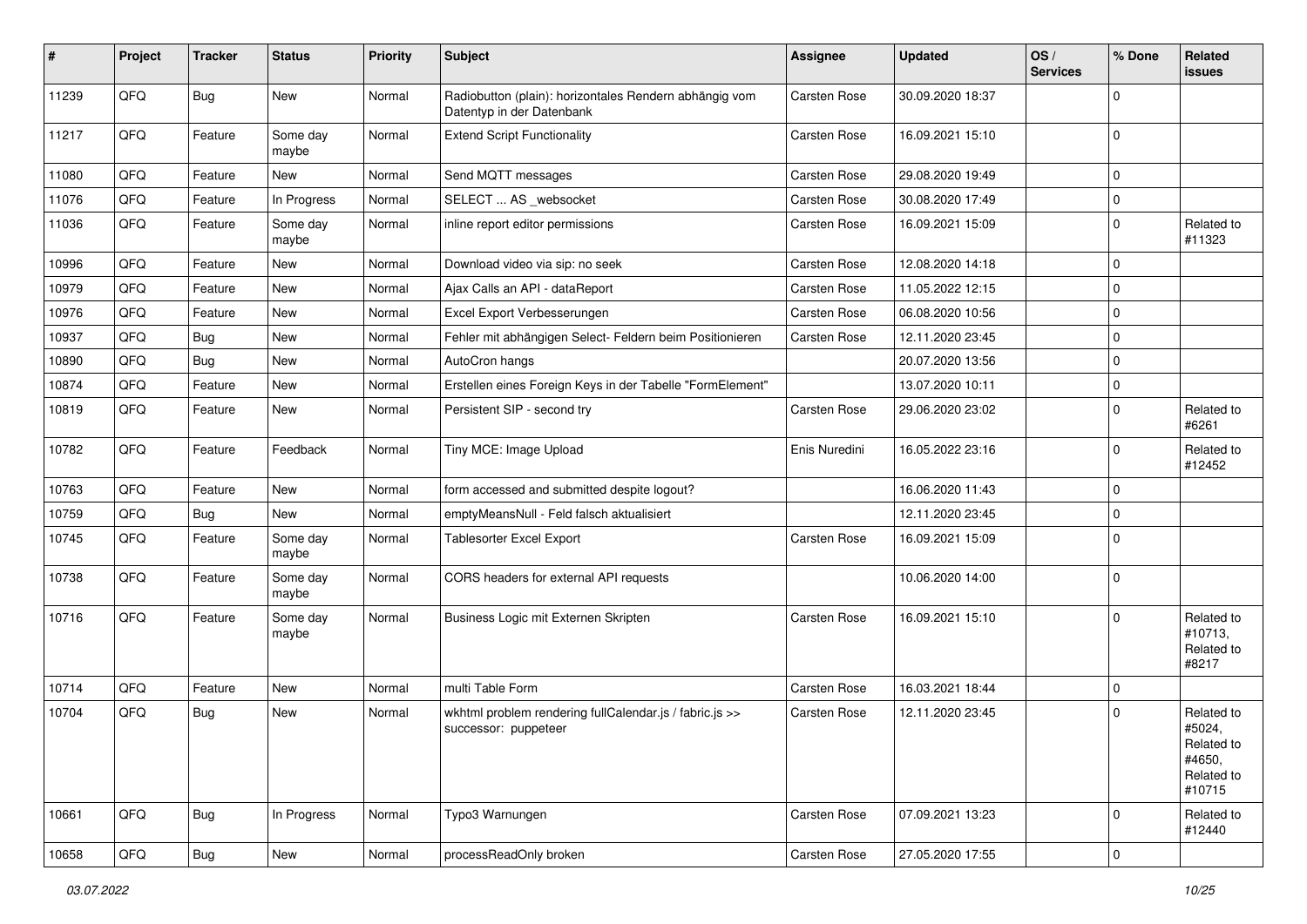| $\vert$ # | Project | <b>Tracker</b> | <b>Status</b>     | Priority | Subject                                                                                  | Assignee            | <b>Updated</b>   | OS/<br><b>Services</b> | % Done              | Related<br><b>issues</b>                                               |
|-----------|---------|----------------|-------------------|----------|------------------------------------------------------------------------------------------|---------------------|------------------|------------------------|---------------------|------------------------------------------------------------------------|
| 10593     | QFQ     | Feature        | <b>New</b>        | Normal   | label2: text behind input element                                                        | Carsten Rose        | 16.05.2020 10:57 |                        | $\Omega$            |                                                                        |
| 10588     | QFQ     | <b>Bug</b>     | New               | Normal   | typeahed Tag: Doku anpassen                                                              | Carsten Rose        | 12.11.2020 23:45 |                        | $\mathbf 0$         |                                                                        |
| 10569     | QFQ     | Feature        | Priorize          | Normal   | link _blank more safe                                                                    | Enis Nuredini       | 25.03.2022 12:44 |                        | $\Omega$            |                                                                        |
| 10463     | QFQ     | Feature        | New               | Normal   | Report_link: expliztes setzen von HTML Tags (Bedarf fuer<br>'data-selenium' & 'id')      | Enis Nuredini       | 23.03.2022 09:23 |                        | $\mathbf 0$         | Related to<br>#7648                                                    |
| 10443     | QFQ     | Feature        | In Progress       | Normal   | Konzept_api / _live                                                                      | Carsten Rose        | 07.05.2020 09:39 |                        | $\Omega$            |                                                                        |
| 10384     | QFQ     | Feature        | <b>New</b>        | Normal   | Parameter Exchange QFQ Instances                                                         |                     | 07.05.2020 09:38 |                        | $\mathbf 0$         |                                                                        |
| 10345     | QFQ     | Feature        | New               | Normal   | Templates - Patterns QFQ Style                                                           |                     | 03.05.2021 21:01 |                        | $\mathbf 0$         | Related to<br>#10713                                                   |
| 10324     | QFQ     | <b>Bug</b>     | <b>New</b>        | Normal   | Excel Export mit Template funktioniert nur, wenn Template<br>vor uid kommt               |                     | 30.03.2020 11:20 |                        | $\mathbf 0$         | Related to<br>#10257                                                   |
| 10322     | QFQ     | <b>Bug</b>     | New               | Normal   | FormElement / Radio: missing column 'enum' >> FE not<br>reported                         | Carsten Rose        | 07.05.2020 09:37 |                        | $\mathsf{O}\xspace$ |                                                                        |
| 10124     | QFQ     | Feature        | Feedback          | Normal   | qfq AAI-Login                                                                            | Karin Niffeler      | 07.05.2020 09:36 |                        | $\mathbf 0$         |                                                                        |
| 10119     | QFQ     | Feature        | <b>New</b>        | Normal   | Dropdown (selectlist) & TypeAhead: format and catagorize list                            | <b>Carsten Rose</b> | 07.05.2020 09:36 |                        | $\mathbf 0$         |                                                                        |
| 10116     | QFQ     | Feature        | Some day<br>maybe | Normal   | TypeAhead: Tag - show inside 'input' element                                             | Carsten Rose        | 16.09.2021 15:09 |                        | $\mathsf{O}\xspace$ |                                                                        |
| 10095     | QFQ     | Feature        | Some day<br>maybe | Normal   | Generic Gitlab Integration into QFQ                                                      | Carsten Rose        | 16.09.2021 15:10 |                        | $\mathbf 0$         |                                                                        |
| 10082     | QFQ     | <b>Bug</b>     | <b>New</b>        | Normal   | FE.type=SELECT - 'sanatize' Class                                                        | Carsten Rose        | 07.05.2020 09:36 |                        | $\Omega$            | Related to<br>#10081                                                   |
| 10080     | QFQ     | Feature        | New               | Normal   | Popup on 'save' / 'close': configure dialog (answer<br>yes/no/cancle/)                   | Carsten Rose        | 28.03.2021 20:52 |                        | $\mathbf 0$         | Is duplicate<br>of #12262                                              |
| 10015     | QFQ     | Feature        | Priorize          | Normal   | Monospace in Textarea                                                                    | Carsten Rose        | 03.02.2020 13:40 |                        | $\mathsf{O}\xspace$ |                                                                        |
| 10014     | QFO     | Feature        | New               | Normal   | Manual.rst: describe behaviour and process order of<br>fillStoreVar, slaveId, sqlBefore, | Carsten Rose        | 01.02.2020 22:31 |                        | $\mathbf 0$         |                                                                        |
| 10013     | QFQ     | Feature        | Some day<br>maybe | Normal   | FE.typ=editor: CodeMirror                                                                | Carsten Rose        | 08.06.2022 10:37 |                        | $\Omega$            | Related to<br>#12611,<br>Related to<br>#12490,<br>Related to<br>#7732  |
| 10012     | QFQ     | Feature        | Priorize          | Normal   | redirectAllMailTo: {{beEmail:T}}                                                         | <b>Carsten Rose</b> | 08.05.2021 09:54 |                        | $\Omega$            | Related to<br>#12412,<br>Related to<br>#12413,<br>Related to<br>#10011 |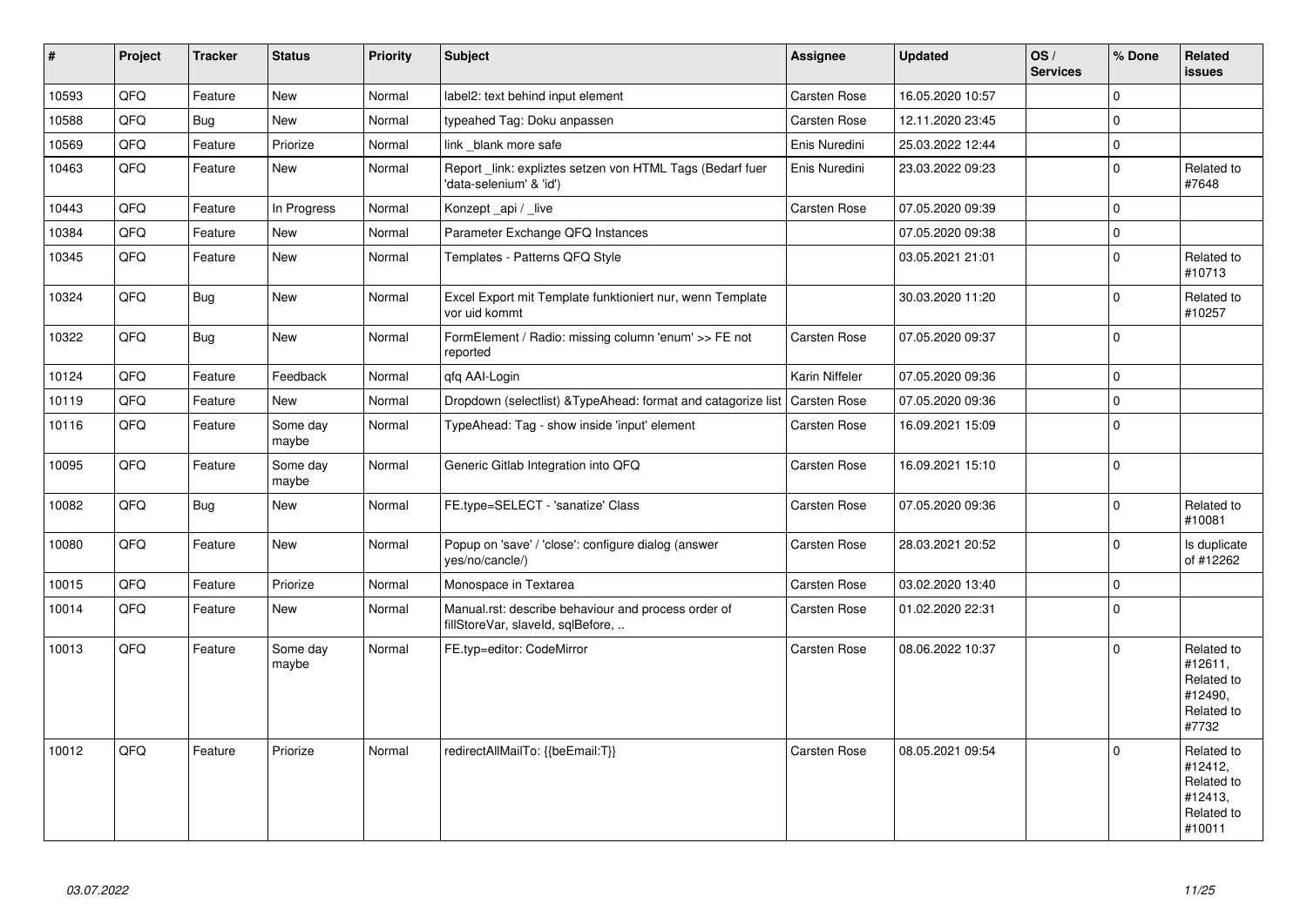| #     | <b>Project</b> | <b>Tracker</b> | <b>Status</b> | Priority | <b>Subject</b>                                                                                                                        | Assignee            | <b>Updated</b>   | OS/<br><b>Services</b> | % Done       | Related<br><b>issues</b>                                                |
|-------|----------------|----------------|---------------|----------|---------------------------------------------------------------------------------------------------------------------------------------|---------------------|------------------|------------------------|--------------|-------------------------------------------------------------------------|
| 10011 | QFQ            | Feature        | Priorize      | Normal   | Offer new STORE_TYPO3 Variable 'beUser', 'beEmail'                                                                                    | Carsten Rose        | 08.05.2021 09:51 |                        | $\Omega$     | Related to<br>#10012,<br>Related to<br>#12511                           |
| 10005 | QFQ            | Feature        | Priorize      | Normal   | Report / special column name:  AS _calendar                                                                                           | Carsten Rose        | 03.06.2020 17:28 |                        | $\mathbf 0$  |                                                                         |
| 10003 | QFQ            | Feature        | Priorize      | Normal   | fieldset: stronger visualize group                                                                                                    | Benjamin Baer       | 12.02.2020 08:13 |                        | $\Omega$     |                                                                         |
| 9983  | QFQ            | Feature        | New           | Normal   | Report Notation: new keyword 'range'                                                                                                  | Carsten Rose        | 01.02.2020 15:55 |                        | $\Omega$     |                                                                         |
| 9975  | QFQ            | Bug            | Priorize      | Normal   | Dropdown Menu: 'r:3' broken                                                                                                           | Carsten Rose        | 01.02.2020 10:13 |                        | $\mathbf 0$  |                                                                         |
| 9968  | QFQ            | Feature        | Priorize      | Normal   | Tooltip in Links for Developer                                                                                                        | Carsten Rose        | 01.02.2020 23:17 |                        | $\mathbf 0$  |                                                                         |
| 9958  | QFQ            | Bug            | Priorize      | Normal   | Broken subrecord query: no error message                                                                                              | Carsten Rose        | 05.02.2021 15:15 |                        | $\mathbf 0$  |                                                                         |
| 9947  | QFQ            | Bug            | Priorize      | Normal   | Unwanted error message if missing 'typeAheadSqlPrefetch'                                                                              | Carsten Rose        | 01.02.2020 10:13 |                        | $\Omega$     |                                                                         |
| 9928  | QFQ            | Feature        | Priorize      | Normal   | SpecialColumnName: a) Deprecated: ' AS "_+tag " ', b)<br>New: ' AS "_ <tag1><tag2>"'</tag2></tag1>                                    | Carsten Rose        | 01.02.2020 23:17 |                        | $\Omega$     | Related to<br>#9929                                                     |
| 9927  | QFQ            | Feature        | New           | Normal   | QFQ Update: a) Update nur machen wenn BE User<br>eingeloggt ist., b) Bei Fehler genaue Meldung welcher<br>Updateschritt Probleme hat. | <b>Carsten Rose</b> | 22.01.2020 12:59 |                        | l 0          |                                                                         |
| 9900  | QFQ            | Feature        | Priorize      | Normal   | Generic API Call: tt-content record >> JSON                                                                                           | Carsten Rose        | 01.02.2020 10:13 |                        | $\Omega$     |                                                                         |
| 9898  | QFQ            | Bug            | Feedback      | Normal   | Formular trotz Timeout gespeichert                                                                                                    | Benjamin Baer       | 01.02.2020 15:56 |                        | $\mathbf{0}$ |                                                                         |
| 9862  | QFQ            | Bug            | Priorize      | Normal   | Failed writing to sql mail qfq.log should throw an exception                                                                          | <b>Carsten Rose</b> | 01.02.2020 10:13 |                        | $\Omega$     |                                                                         |
| 9855  | QFQ            | Bug            | New           | Normal   | <b>Required Check</b>                                                                                                                 |                     | 01.02.2020 15:56 |                        | $\mathbf{0}$ |                                                                         |
| 9853  | QFQ            | Feature        | New           | Normal   | Check das SQL / QFQ / Mail Logfile geschrieben wird                                                                                   |                     | 09.01.2020 11:15 |                        | $\mathbf 0$  |                                                                         |
| 9834  | QFQ            | Bug            | Priorize      | Normal   | Input elements with tag 'disabled' are missing on<br>form-submit: server option 'processReadOnly' broken                              | Carsten Rose        | 07.12.2021 16:43 |                        | $\Omega$     | Related to<br>#9691,<br>Related to<br>#5305, Has<br>duplicate<br>#12331 |
| 9811  | QFQ            | Feature        | <b>New</b>    | Normal   | Report: tag every n'th row                                                                                                            | Carsten Rose        | 01.02.2020 23:22 |                        | $\mathbf{0}$ |                                                                         |
| 9783  | QFQ            | Bug            | <b>New</b>    | Normal   | Email with special characters                                                                                                         | Carsten Rose        | 01.02.2020 23:22 |                        | l 0          |                                                                         |
| 9781  | QFQ            | Feature        | New           | Normal   | Button: CSS class to make buttons smaller                                                                                             | Carsten Rose        | 01.02.2020 23:22 |                        | $\Omega$     |                                                                         |
| 9777  | QFQ            | Feature        | New           | Normal   | Logging QFQ Variables                                                                                                                 | Carsten Rose        | 16.12.2019 17:17 |                        | $\mathbf 0$  |                                                                         |
| 9773  | QFQ            | Bug            | New           | Normal   | form.parameter.formModeGlobal=requiredOff                                                                                             | Carsten Rose        | 01.02.2020 15:56 |                        | $\mathbf 0$  |                                                                         |
| 9707  | QFQ            | Feature        | New           | Normal   | SIP security: encode pageld and check pageld on decode                                                                                | <b>Carsten Rose</b> | 01.02.2020 23:22 |                        | $\Omega$     |                                                                         |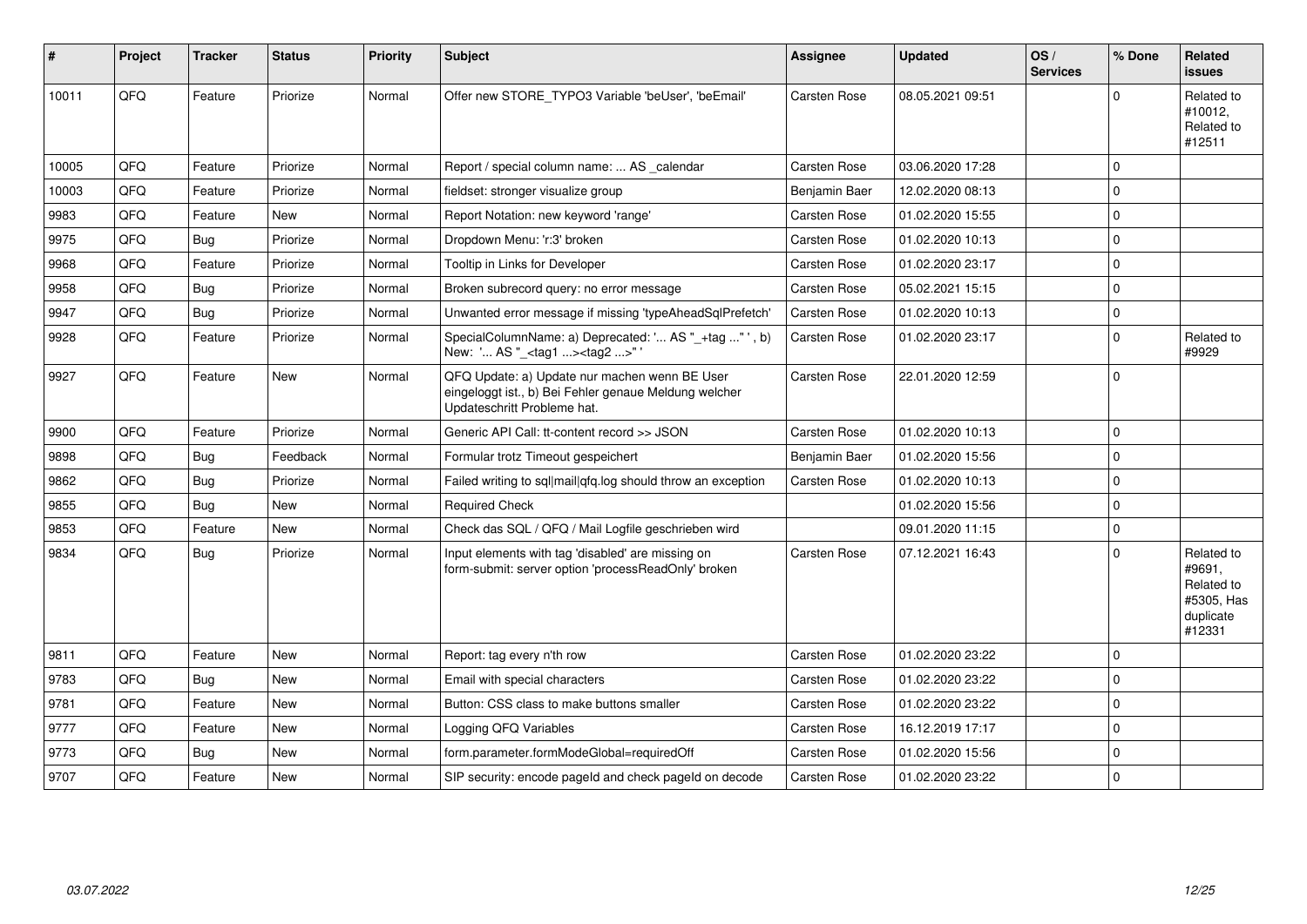| #    | Project | <b>Tracker</b> | <b>Status</b>     | <b>Priority</b> | <b>Subject</b>                                                                     | <b>Assignee</b> | <b>Updated</b>   | OS/<br><b>Services</b> | % Done      | Related<br><b>issues</b>                                             |
|------|---------|----------------|-------------------|-----------------|------------------------------------------------------------------------------------|-----------------|------------------|------------------------|-------------|----------------------------------------------------------------------|
| 9706 | QFQ     | Feature        | <b>New</b>        | Normal          | Multi File Upload (hidden template group)                                          | Carsten Rose    | 01.02.2020 23:22 |                        | $\Omega$    | Related to<br>#7521,<br>Related to<br>#5562,<br>Related to<br>#13330 |
| 9704 | QFQ     | Feature        | Some day<br>maybe | Normal          | Thumbnails Generieren beim Splitten von PDF Files                                  | Carsten Rose    | 11.12.2019 16:01 |                        | $\mathbf 0$ |                                                                      |
| 9669 | QFQ     | Bug            | Some day<br>maybe | Normal          | Checkbox / Template Group: radio/checkbox visible broken<br>after 'add'            | Carsten Rose    | 16.06.2021 13:47 |                        | $\mathbf 0$ | Related to<br>#8091                                                  |
| 9668 | QFQ     | Feature        | Priorize          | Normal          | Form.mode: rename 'hidden' to 'hide'                                               | Carsten Rose    | 05.05.2021 22:14 |                        | $\Omega$    | Related to<br>#6437                                                  |
| 9602 | QFQ     | Feature        | New               | Normal          | Form definition as JSON                                                            | Carsten Rose    | 01.02.2020 23:21 |                        | $\mathbf 0$ | Related to<br>#9600                                                  |
| 9579 | QFQ     | Feature        | Some day<br>maybe | Normal          | Multiform with Process Row                                                         | Carsten Rose    | 11.12.2019 16:01 |                        | 0           |                                                                      |
| 9537 | QFQ     | Feature        | New               | Normal          | FormEditor: Edit fieldset in FrontEnd                                              | Carsten Rose    | 01.02.2020 23:22 |                        | 0           |                                                                      |
| 9535 | QFQ     | Bug            | Feedback          | Normal          | Report:  AS '_vertical' - column to wide - vertical >> rot45,<br>rot <sub>90</sub> | Benjamin Baer   | 01.02.2020 15:56 |                        | $\mathbf 0$ |                                                                      |
| 9533 | QFQ     | Bug            | <b>New</b>        | Normal          | FE.type=upload: Check in 'beforeSave' if upload is given                           | Carsten Rose    | 01.02.2020 23:22 |                        | $\mathbf 0$ | Related to<br>#11523                                                 |
| 9394 | QFQ     | Feature        | Priorize          | Normal          | REST: allow for non numerical ids in get requests                                  | Carsten Rose    | 05.05.2021 22:10 |                        | $\mathbf 0$ |                                                                      |
| 9352 | QFQ     | Feature        | New               | Normal          | FE 'Native' fire slaveld, sqlAfter, sqlIns                                         | Carsten Rose    | 01.02.2020 23:22 |                        | $\mathbf 0$ |                                                                      |
| 9348 | QFQ     | Feature        | New               | Normal          | defaultThumbnailSize: pre render thumbnails                                        | Carsten Rose    | 12.06.2021 09:05 |                        | 0           |                                                                      |
| 9346 | QFQ     | Feature        | Priorize          | Normal          | beforeSave: check if an upload is given                                            | Carsten Rose    | 11.06.2021 21:18 |                        | 0           |                                                                      |
| 9317 | QFQ     | Bug            | New               | Normal          | FE.type=note: with dynamic show/hidden an empty label<br>causes trouble            | Carsten Rose    | 01.02.2020 23:22 |                        | $\mathbf 0$ |                                                                      |
| 9281 | QFQ     | Bug            | Some day<br>maybe | Normal          | Allow STRICT_TRANS_TABLES                                                          | Carsten Rose    | 02.01.2021 18:43 |                        | $\mathbf 0$ |                                                                      |
| 9221 | QFQ     | Feature        | New               | Normal          | typeAhead: Zeichenlimite ausschalten                                               | Carsten Rose    | 29.06.2022 22:36 |                        | $\mathbf 0$ |                                                                      |
| 9208 | QFQ     | Feature        | New               | Normal          | Manage 'recent' records                                                            | Carsten Rose    | 01.02.2020 23:22 |                        | 0           |                                                                      |
| 9177 | QFQ     | Bug            | <b>New</b>        | Normal          | Bug? QFQ tries to save an action FE, which has real<br>existing column name        | Carsten Rose    | 01.02.2020 23:22 |                        | 0           |                                                                      |
| 9136 | QFQ     | Feature        | New               | Normal          | Create ZIP files with dynamic PDFs                                                 | Carsten Rose    | 01.02.2020 23:22 |                        | $\mathbf 0$ |                                                                      |
| 9135 | QFQ     | Feature        | Priorize          | Normal          | Progress Bar generic / replace old hourglass download<br>popup                     | Benjamin Baer   | 03.01.2022 07:43 |                        | 0           |                                                                      |
| 9130 | QFO     | Feature        | Some day<br>maybe | Normal          | tablesorter: Automatic Row numbering / Zeilenummer                                 | Benjamin Baer   | 01.02.2020 23:22 |                        | $\mathbf 0$ |                                                                      |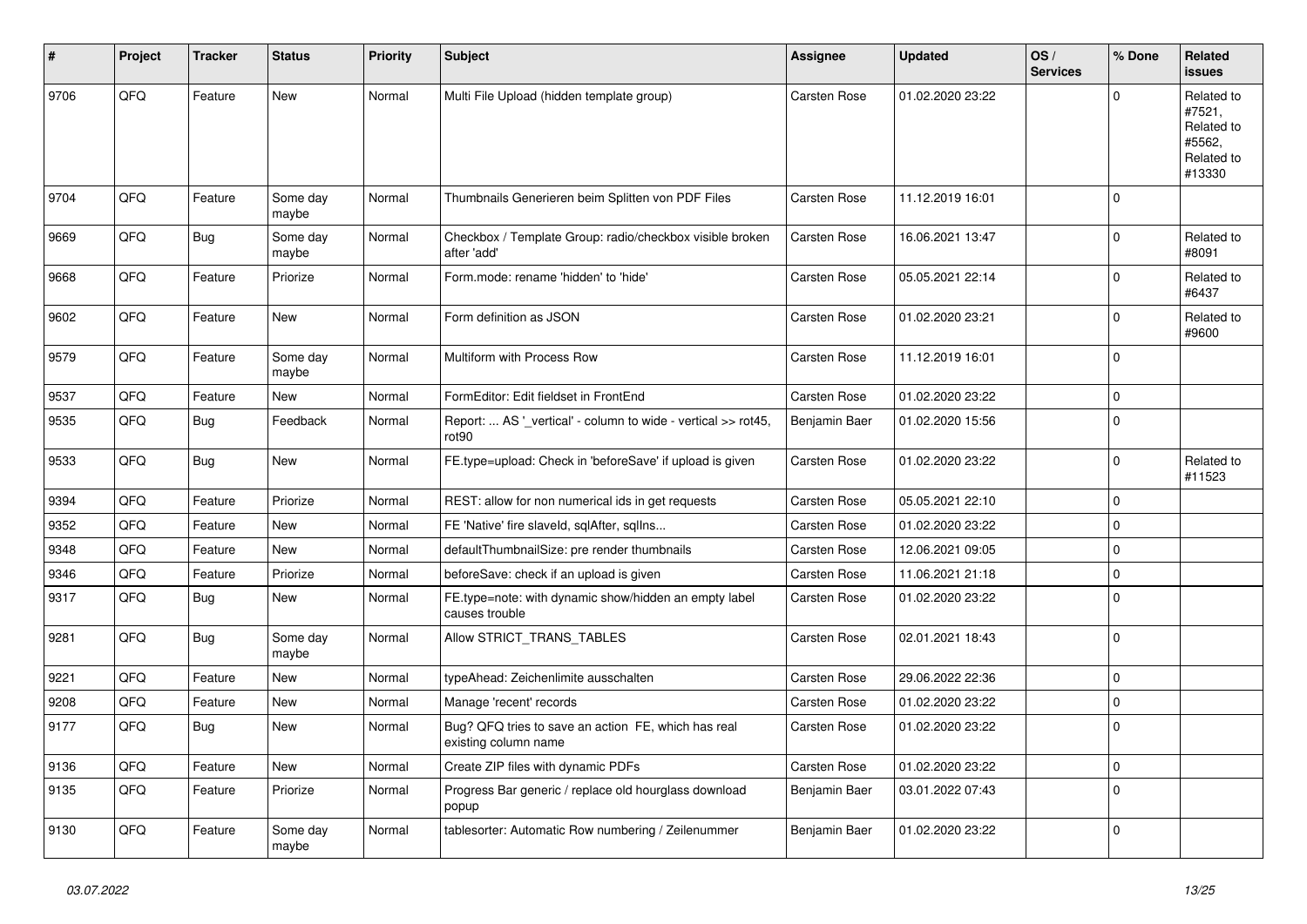| $\vert$ # | Project | <b>Tracker</b> | <b>Status</b>     | <b>Priority</b> | <b>Subject</b>                                                                                         | <b>Assignee</b>     | <b>Updated</b>   | OS/<br><b>Services</b> | % Done       | <b>Related</b><br><b>issues</b> |
|-----------|---------|----------------|-------------------|-----------------|--------------------------------------------------------------------------------------------------------|---------------------|------------------|------------------------|--------------|---------------------------------|
| 9129      | QFQ     | Feature        | <b>New</b>        | Normal          | sqlValidate: Message as notification, not as error                                                     | Carsten Rose        | 01.02.2020 23:22 |                        | $\Omega$     | Related to<br>#9128             |
| 9128      | QFQ     | Feature        | <b>New</b>        | Normal          | Error Message: not replaced variables- a) replace back to '{',<br>b) underline                         | <b>Carsten Rose</b> | 01.02.2020 23:22 |                        | $\Omega$     | Related to<br>#9129             |
| 9127      | QFQ     | Bug            | <b>New</b>        | Normal          | Error Message: change 'roll over' color - text not readable                                            | Carsten Rose        | 01.02.2020 23:22 |                        | $\mathbf 0$  |                                 |
| 9126      | QFQ     | Bug            | Some day<br>maybe | Normal          | hidden Form elements are present in page source                                                        |                     | 02.01.2021 18:41 |                        | $\mathbf 0$  |                                 |
| 9077      | QFQ     | Bug            | <b>New</b>        | Normal          | typeAheadSql: report broken SQL                                                                        | Carsten Rose        | 29.06.2022 22:35 |                        | $\mathbf 0$  | Related to<br>#4018             |
| 9024      | QFQ     | Bug            | Some day<br>maybe | Normal          | QFQ Einarbeitung                                                                                       |                     | 01.02.2020 15:56 |                        | $\Omega$     |                                 |
| 9020      | QFQ     | <b>Bug</b>     | Some day<br>maybe | Normal          | radio mit buttonClass und dynamicUpdate lassen sich nicht<br>kombinieren                               |                     | 11.12.2019 16:01 |                        | $\Omega$     |                                 |
| 9013      | QFQ     | Bug            | <b>New</b>        | Normal          | Error in Twig template not handled                                                                     | Carsten Rose        | 20.10.2021 13:43 |                        | $\mathbf 0$  |                                 |
| 8975      | QFQ     | Feature        | New               | Normal          | Report Notation: 2.0                                                                                   | Carsten Rose        | 01.02.2020 23:22 |                        | $\mathbf 0$  | Related to<br>#8963             |
| 8963      | QFQ     | Feature        | Priorize          | Normal          | Setting values in a store: flexible way                                                                | Carsten Rose        | 05.05.2021 22:10 |                        | $\Omega$     | Related to<br>#8975             |
| 8894      | QFQ     | Feature        | Some day<br>maybe | Normal          | Documentation Tags Usable in QFQ Application                                                           | Carsten Rose        | 11.12.2019 16:01 |                        | $\Omega$     |                                 |
| 8892      | QFQ     | Feature        | Some day<br>maybe | Normal          | Display and Edit SQL Comments in Form Editor                                                           | Carsten Rose        | 11.12.2019 16:01 |                        | $\Omega$     |                                 |
| 8806      | QFQ     | Feature        | <b>New</b>        | Normal          | SQL Function nl2br                                                                                     | Carsten Rose        | 01.02.2020 23:22 |                        | $\mathbf 0$  |                                 |
| 8719      | QFQ     | Feature        | New               | Normal          | extraButtonLock: add support for 0/1                                                                   | Carsten Rose        | 01.02.2020 23:22 |                        | $\pmb{0}$    |                                 |
| 8702      | QFQ     | Feature        | New               | Normal          | Load Record which is locked: missing user info                                                         | Carsten Rose        | 11.12.2019 16:16 |                        | $\mathbf 0$  | Related to<br>#9789             |
| 8586      | QFQ     | Feature        | Some day<br>maybe | Normal          | QFQ: Enhance Error message for 'record not found'                                                      | Carsten Rose        | 16.09.2021 15:10 |                        | $\mathbf{0}$ |                                 |
| 8585      | QFQ     | Feature        | Priorize          | Normal          | Enhance Error message for 'unknown form'                                                               | Carsten Rose        | 01.02.2020 10:13 |                        | $\pmb{0}$    |                                 |
| 8584      | QFQ     | Feature        | Priorize          | Normal          | FE 'Action' - never assign to Container (except Template)<br>Group)                                    | Carsten Rose        | 01.02.2020 10:13 |                        | $\Omega$     |                                 |
| 8520      | QFQ     | Feature        | Some day<br>maybe | Normal          | Bring QFQ to Composer                                                                                  | Carsten Rose        | 16.09.2021 15:10 |                        | $\mathbf 0$  |                                 |
| 8336      | QFQ     | Feature        | <b>New</b>        | Normal          | Form > modified > Close New: a) Optional disable popup, b)<br>custom text, c) mode on save: close stay | Carsten Rose        | 01.02.2020 23:22 |                        | $\mathbf 0$  | Related to<br>#8335             |
| 8316      | QFQ     | Bug            | Feedback          | Normal          | Documentation/Behaviour for Nested Queries and<br>Record-Store confusing                               | Nicola Chiapolini   | 20.11.2019 09:14 |                        | $\mathbf 0$  |                                 |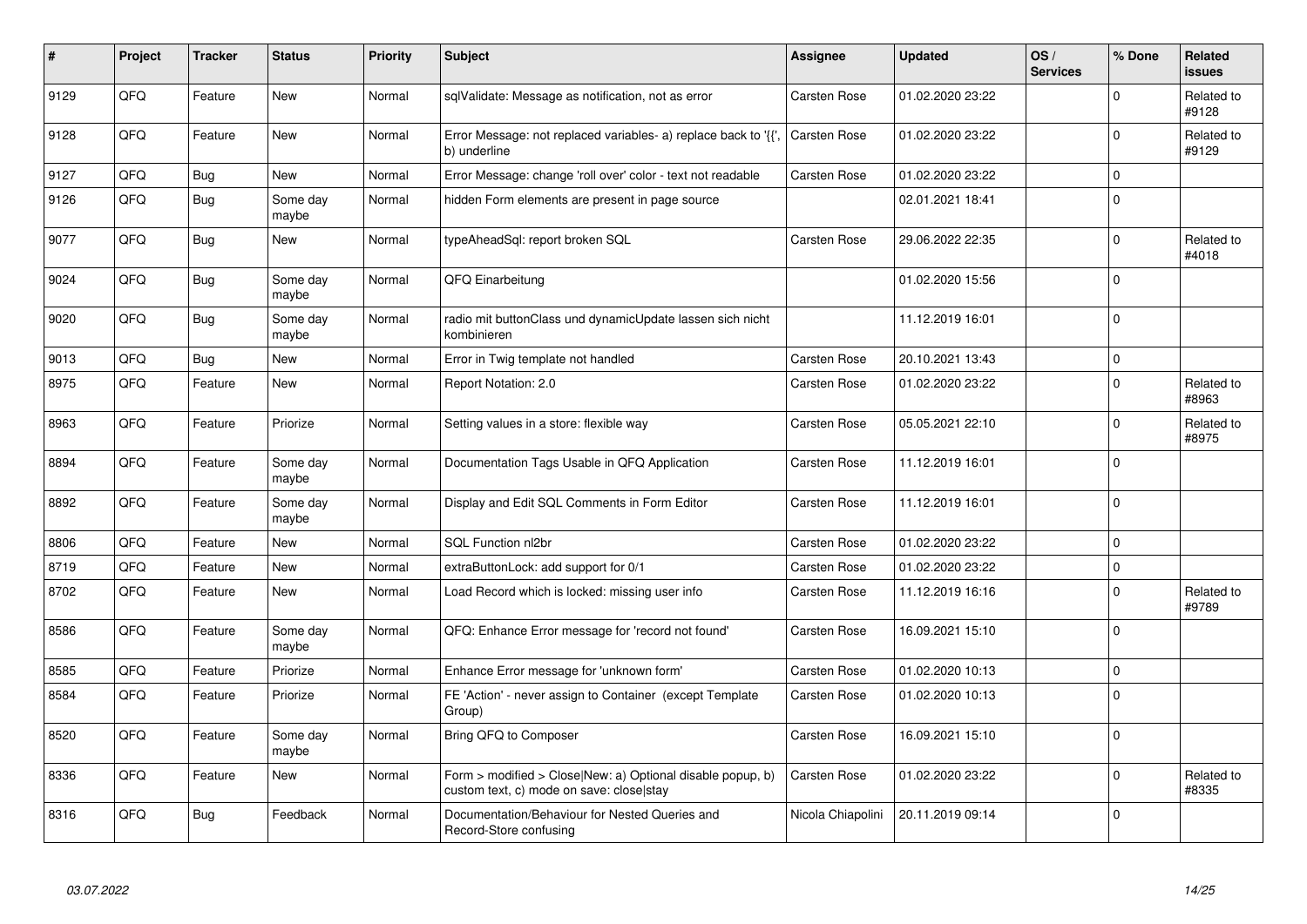| #    | Project | <b>Tracker</b> | <b>Status</b>     | <b>Priority</b> | <b>Subject</b>                                                                 | Assignee      | <b>Updated</b>   | OS/<br><b>Services</b> | % Done              | <b>Related</b><br><b>issues</b>                                        |
|------|---------|----------------|-------------------|-----------------|--------------------------------------------------------------------------------|---------------|------------------|------------------------|---------------------|------------------------------------------------------------------------|
| 8277 | QFQ     | Feature        | Priorize          | Normal          | fe.parameter.default=                                                          | Carsten Rose  | 01.02.2020 23:17 |                        | $\mathbf 0$         | Related to<br>#8113                                                    |
| 8217 | QFQ     | Feature        | <b>New</b>        | Normal          | if-elseif-else construct                                                       | Carsten Rose  | 16.03.2021 18:41 |                        | $\mathbf 0$         | Related to<br>#10716                                                   |
| 8187 | QFQ     | Feature        | New               | Normal          | Subrecord: enable/hide new button - make new/edit/delete<br>customizeable.     | Carsten Rose  | 06.03.2021 18:44 |                        | $\mathbf 0$         | Related to<br>#11326                                                   |
| 8106 | QFQ     | <b>Bug</b>     | Some day<br>maybe | Normal          | Dynamic Update: Feld kann nicht auf empty zurückgesetzt<br>werden              | Carsten Rose  | 11.12.2019 16:01 |                        | $\mathbf 0$         |                                                                        |
| 8101 | QFQ     | Feature        | Some day<br>maybe | Normal          | Password hash: support further hashing methods                                 | Carsten Rose  | 16.09.2021 15:10 |                        | $\mathbf 0$         |                                                                        |
| 8089 | QFQ     | Feature        | New               | Normal          | Copy/Paste for FormElements                                                    | Carsten Rose  | 01.02.2020 23:22 |                        | $\mathsf{O}\xspace$ |                                                                        |
| 8056 | QFQ     | Feature        | Some day<br>maybe | Normal          | Termin Organisation (Reservation)                                              |               | 01.02.2020 23:19 |                        | $\mathbf 0$         | Related to<br>#8658                                                    |
| 8049 | QFQ     | Bug            | <b>New</b>        | Normal          | FE.type=note, column 'value': text moves some pixel to top<br>after save       | Carsten Rose  | 01.02.2020 23:22 |                        | $\mathbf 0$         |                                                                        |
| 8044 | QFQ     | Feature        | Priorize          | Normal          | Transaction: a) Form, b) Report                                                | Carsten Rose  | 05.05.2021 22:14 |                        | $\Omega$            | Related to<br>#8043                                                    |
| 8037 | QFQ     | Bug            | Priorize          | Normal          | FE.type=upload (advanced mode): {{slaveId:V}} missing<br>during dynamic update | Carsten Rose  | 01.02.2020 10:13 |                        | $\mathbf 0$         |                                                                        |
| 8034 | QFQ     | Feature        | Priorize          | Normal          | FormElement 'data': 22.22.2222 should not be accepted                          | Carsten Rose  | 01.02.2020 10:13 |                        | $\mathbf 0$         |                                                                        |
| 7965 | QFQ     | Feature        | Priorize          | Normal          | Input type 'text' with visual format - currency                                | Benjamin Baer | 03.01.2022 07:45 |                        | $\mathbf 0$         |                                                                        |
| 7924 | QFQ     | Feature        | New               | Normal          | Radio/Checkbox with Tooltip                                                    | Carsten Rose  | 01.02.2020 23:22 |                        | $\mathbf 0$         |                                                                        |
| 7921 | QFQ     | Feature        | Some day<br>maybe | Normal          | Rest API Export: URL kuerzer machen                                            |               | 01.02.2020 23:19 |                        | $\Omega$            |                                                                        |
| 7920 | QFQ     | Feature        | New               | Normal          | FE: Syntax Highlight, Zeinlenumbruch                                           | Carsten Rose  | 01.02.2020 10:03 |                        | $\pmb{0}$           |                                                                        |
| 7890 | QFQ     | <b>Bug</b>     | New               | Normal          | FormElement 'required': extraButtonInfo not aligned                            | Carsten Rose  | 11.06.2021 21:17 |                        | $\mathbf 0$         | Related to<br>#11517                                                   |
| 7812 | QFQ     | Feature        | New               | Normal          | FE 'Subrecord' - new option 'subrecordShowFilter',<br>'subrecordPaging'        | Carsten Rose  | 01.02.2020 23:22 |                        | $\Omega$            |                                                                        |
| 7795 | QFQ     | Bug            | New               | Normal          | Readonly Form: Typeahead-Felder                                                | Carsten Rose  | 01.02.2020 23:22 |                        | $\Omega$            | Related to<br>#10640                                                   |
| 7732 | QFQ     | Feature        | Some day<br>maybe | Normal          | Javascript: Lazy Loading der add on libs                                       | Benjamin Baer | 08.06.2022 10:38 |                        | $\mathbf 0$         | Related to<br>#12611.<br>Related to<br>#12490,<br>Related to<br>#10013 |
| 7730 | QFQ     | Feature        | Priorize          | Normal          | SELECT Box: title in between                                                   | Benjamin Baer | 01.02.2020 23:22 |                        | $\mathbf 0$         |                                                                        |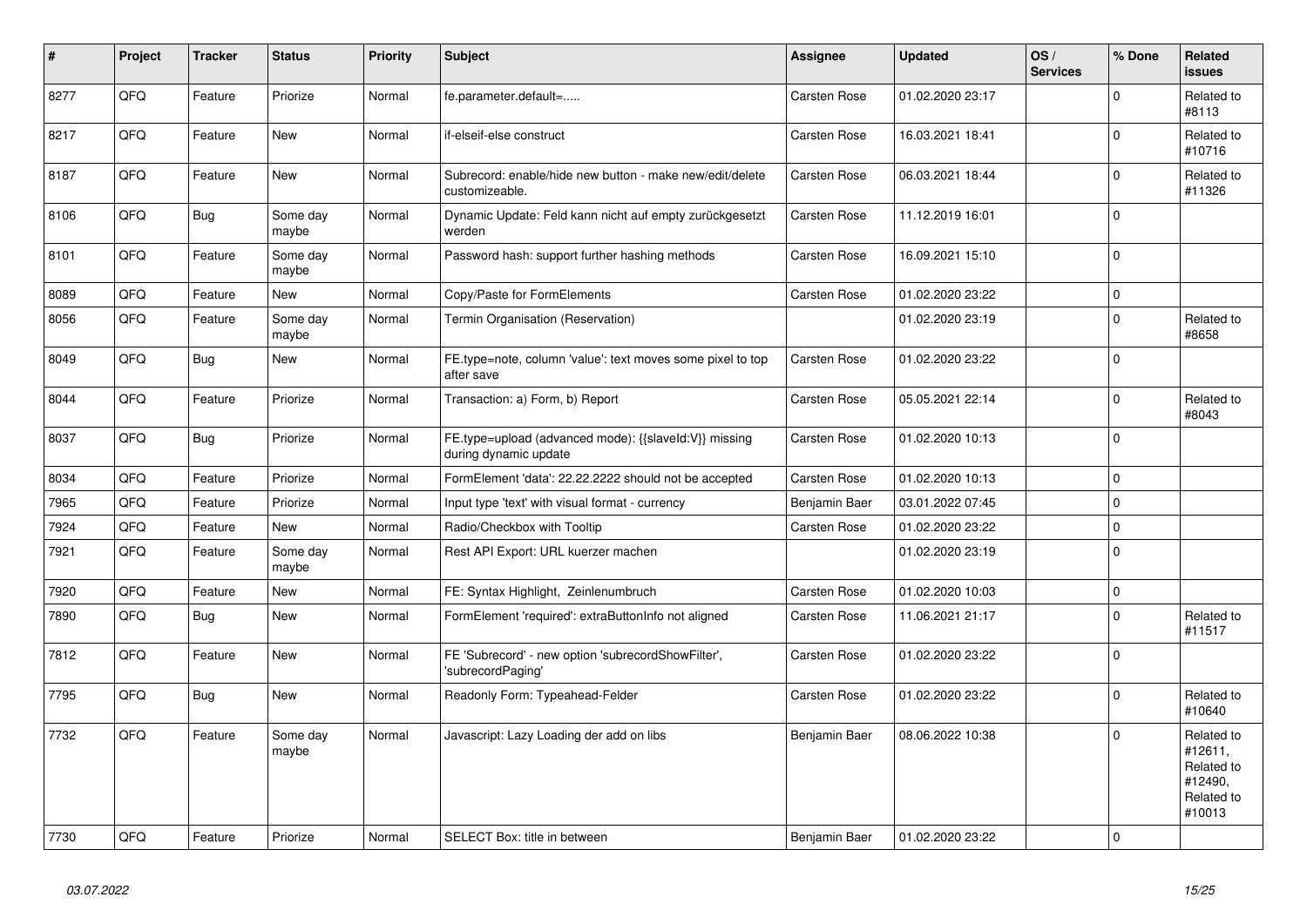| #    | Project | <b>Tracker</b> | <b>Status</b>     | <b>Priority</b> | <b>Subject</b>                                                                                        | <b>Assignee</b> | <b>Updated</b>   | OS/<br><b>Services</b> | % Done       | Related<br>issues   |
|------|---------|----------------|-------------------|-----------------|-------------------------------------------------------------------------------------------------------|-----------------|------------------|------------------------|--------------|---------------------|
| 7685 | QFQ     | Bug            | <b>New</b>        | Normal          | Open FormElement from QFQ error message and save<br>modified record: error about missing {{formId:F}} | Carsten Rose    | 01.02.2020 23:22 |                        | $\Omega$     |                     |
| 7683 | QFQ     | Feature        | New               | Normal          | Special column names in '{{ SELECT  AS _link }}' should<br>be detected                                | Carsten Rose    | 01.02.2020 23:21 |                        | $\mathbf{0}$ |                     |
| 7681 | QFQ     | Feature        | <b>New</b>        | Normal          | Optional switch off 'check for modified record'                                                       | Carsten Rose    | 01.02.2020 23:21 |                        | $\mathbf{0}$ |                     |
| 7660 | QFQ     | Feature        | New               | Normal          | IMAP: import mails to DB, move / delete mails                                                         | Carsten Rose    | 01.02.2020 09:52 |                        | $\mathbf 0$  |                     |
| 7656 | QFQ     | Bug            | Priorize          | Normal          | FE with required, 'pattern' and 'extraButtonLock': always<br>complain about missing value             | Carsten Rose    | 01.02.2020 10:13 |                        | $\mathbf{0}$ |                     |
| 7630 | QFQ     | Feature        | Priorize          | Normal          | detailed error message for simple upload                                                              | Carsten Rose    | 01.02.2020 10:13 |                        | $\mathbf 0$  |                     |
| 7616 | QFQ     | <b>Bug</b>     | Priorize          | Normal          | Selectlist with Enum & Dynamic Update                                                                 | Carsten Rose    | 01.02.2020 10:13 |                        | $\mathbf 0$  |                     |
| 7574 | QFQ     | <b>Bug</b>     | New               | Normal          | Substitute error: form element not reported / dont parse<br>Form.note                                 | Carsten Rose    | 01.02.2020 23:21 |                        | $\Omega$     |                     |
| 7547 | QFQ     | Bug            | New               | Normal          | Error Message in afterSave: wrong parameter column<br>reported                                        | Carsten Rose    | 01.02.2020 23:22 |                        | $\mathbf{0}$ |                     |
| 7524 | QFQ     | Bug            | <b>New</b>        | Normal          | QFQ throws a 'General Error' if 'fileadmin/protected/log/' is<br>not writeable                        | Carsten Rose    | 01.02.2020 23:22 |                        | $\Omega$     |                     |
| 7522 | QFQ     | Feature        | Priorize          | Normal          | Inserting default index.html to folder (Avoid Apache Indexing)                                        | Carsten Rose    | 01.02.2020 10:13 |                        | $\mathbf 0$  |                     |
| 7521 | QFQ     | Feature        | <b>New</b>        | Normal          | TemplateGroup: fe.type=upload                                                                         | Carsten Rose    | 01.02.2020 23:21 |                        | $\Omega$     | Related to<br>#9706 |
| 7520 | QFQ     | Feature        | <b>New</b>        | Normal          | QR Code:  AS _qr ( AS _link)                                                                          | Carsten Rose    | 01.02.2020 23:22 |                        | $\mathbf{0}$ |                     |
| 7519 | QFQ     | Feature        | New               | Normal          | Select: Multi                                                                                         | Carsten Rose    | 01.02.2020 23:22 |                        | $\mathbf 0$  |                     |
| 7513 | QFQ     | Bug            | <b>New</b>        | Normal          | Radios not correct aligned                                                                            | Carsten Rose    | 01.02.2020 23:22 |                        | $\mathbf 0$  |                     |
| 7512 | QFQ     | Bug            | <b>New</b>        | Normal          | FE: inputType=number >> 'pattern' is not respected                                                    | Carsten Rose    | 01.02.2020 23:22 |                        | $\Omega$     |                     |
| 7481 | QFQ     | Feature        | New               | Normal          | Detect 'BaseUrl' automatically                                                                        | Carsten Rose    | 01.02.2020 23:21 |                        | $\mathbf 0$  |                     |
| 7480 | QFQ     | Feature        | New               | Normal          | Record History (Undo / Redo)                                                                          | Carsten Rose    | 11.12.2019 16:16 |                        | $\Omega$     | Related to<br>#2361 |
| 7453 | QFQ     | Feature        | Some day<br>maybe | Normal          | import / export forms QFQ                                                                             | Carsten Rose    | 16.09.2021 15:10 |                        | $\Omega$     |                     |
| 7452 | QFQ     | Feature        | Some day<br>maybe | Normal          | automate deployment new QFQ version                                                                   | Carsten Rose    | 16.09.2021 15:10 |                        | l 0          |                     |
| 7402 | QFQ     | Bug            | Some day<br>maybe | Normal          | thumbnail cache: outdated picture when permission denied<br>and permission resolved.                  |                 | 01.02.2020 23:20 |                        | $\mathbf 0$  |                     |
| 7342 | QFQ     | Feature        | New               | Normal          | add content $=$ hide this                                                                             | Carsten Rose    | 01.02.2020 23:21 |                        | $\mathbf 0$  |                     |
| 7336 | QFQ     | Feature        | Some day<br>maybe | Normal          | PDF Upload: disallow PDFs with specific Meta information                                              | Carsten Rose    | 11.12.2019 16:01 |                        | $\mathbf{0}$ |                     |
| 7290 | QFQ     | Feature        | Priorize          | Normal          | FormEditor: title as textarea if LEN(title)>60                                                        | Carsten Rose    | 01.02.2020 10:13 |                        | 0            | Blocked by<br>#7682 |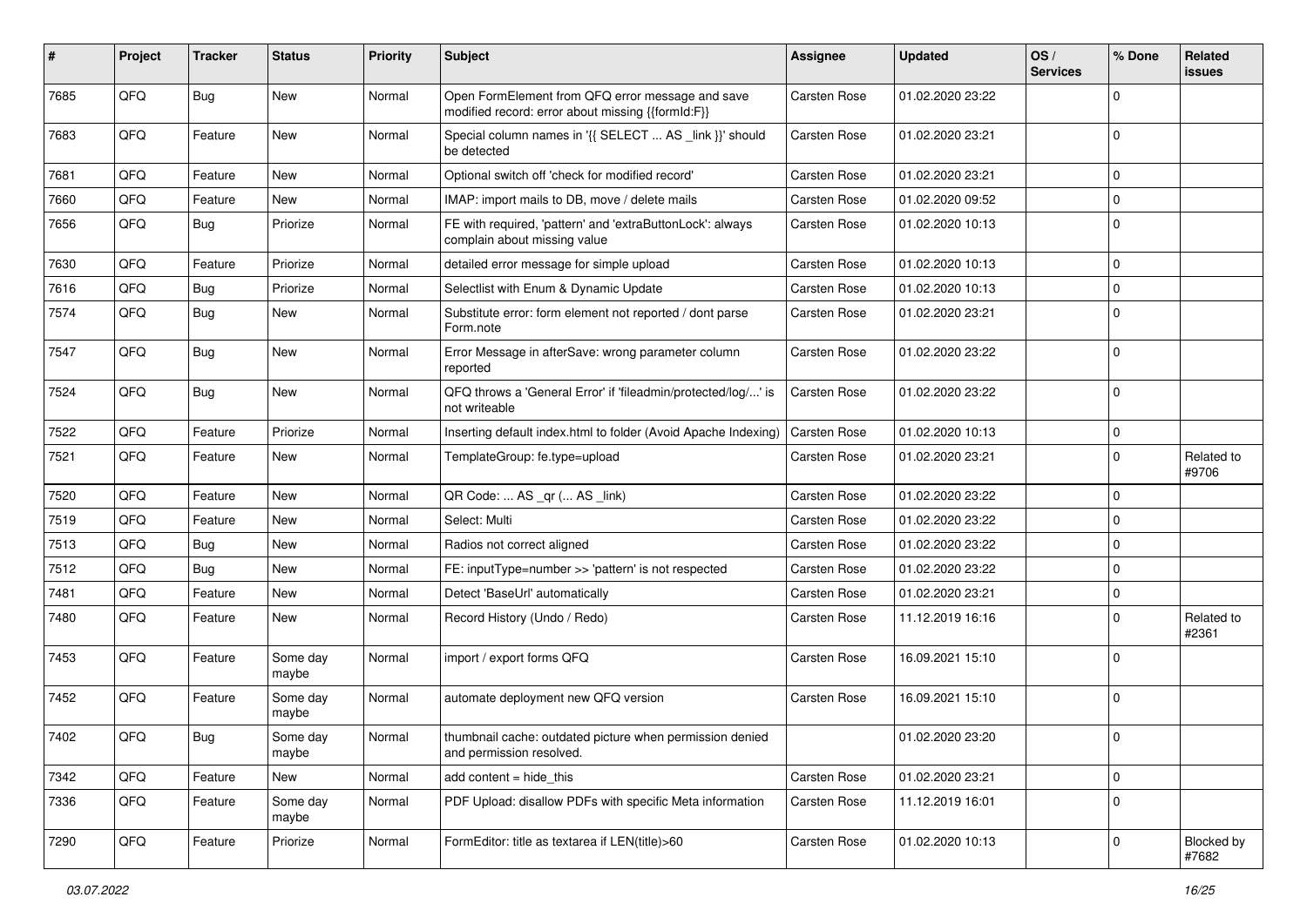| #    | Project | <b>Tracker</b> | <b>Status</b>     | <b>Priority</b> | <b>Subject</b>                                                                                 | <b>Assignee</b>     | <b>Updated</b>   | OS/<br><b>Services</b> | % Done              | <b>Related</b><br><b>issues</b> |
|------|---------|----------------|-------------------|-----------------|------------------------------------------------------------------------------------------------|---------------------|------------------|------------------------|---------------------|---------------------------------|
| 7281 | QFQ     | <b>Bug</b>     | Some day<br>maybe | Normal          | Subrecords: on large screen separator line too short                                           |                     | 01.02.2020 23:19 |                        | $\Omega$            |                                 |
| 7280 | QFQ     | Feature        | <b>New</b>        | Normal          | recently used table                                                                            | <b>Carsten Rose</b> | 01.02.2020 23:21 |                        | $\mathsf{O}\xspace$ |                                 |
| 7278 | QFQ     | Feature        | Some day<br>maybe | Normal          | Form: Wert vordefinieren der immer gesetzt wird                                                |                     | 02.05.2021 09:27 |                        | $\mathbf 0$         |                                 |
| 7261 | QFQ     | <b>Bug</b>     | <b>New</b>        | Normal          | Report pathFilename for user without path, only the filename                                   | Carsten Rose        | 01.02.2020 23:21 |                        | $\mathsf{O}\xspace$ |                                 |
| 7239 | QFQ     | Feature        | New               | Normal          | TinyMCE: html tag whitelist                                                                    | Carsten Rose        | 01.02.2020 23:21 |                        | $\pmb{0}$           | Related to<br>#14320            |
| 7229 | QFQ     | Feature        | Some day<br>maybe | Normal          | New FormElement.type: Button                                                                   |                     | 01.02.2021 12:32 |                        | $\mathbf 0$         |                                 |
| 7219 | QFQ     | <b>Bug</b>     | <b>New</b>        | Normal          | typeSheadSql / typeAheadSqlPrefetch: change to curly<br>braces                                 | Carsten Rose        | 01.02.2020 23:21 |                        | $\Omega$            |                                 |
| 7217 | QFQ     | Feature        | Priorize          | Normal          | Download: notice User if `_sip=?` is missing                                                   | Carsten Rose        | 01.02.2020 10:13 |                        | $\mathbf 0$         |                                 |
| 7175 | QFQ     | Feature        | <b>New</b>        | Normal          | Upload: md5 hash as filename                                                                   | Carsten Rose        | 01.02.2020 23:21 |                        | $\mathbf 0$         |                                 |
| 7119 | QFQ     | Feature        | <b>New</b>        | Normal          | Upload: scaleDownWidth, scaleDownHeight                                                        | Carsten Rose        | 01.02.2020 23:21 |                        | $\mathbf 0$         |                                 |
| 7109 | QFQ     | Feature        | New               | Normal          | Dynamic Updates: row/element hide                                                              | Carsten Rose        | 01.02.2020 23:22 |                        | $\mathbf 0$         | Has<br>duplicate<br>#4081       |
| 7108 | QFQ     | Feature        | Some day<br>maybe | Normal          | QFQ Wrap Elements                                                                              |                     | 11.12.2019 16:01 |                        | $\mathbf 0$         |                                 |
| 7107 | QFQ     | Feature        | Some day<br>maybe | Normal          | Showcase Registration Tool: Anmeldung / Administration :<br>Liste Anmeldungen / Emaileinaldung | Carsten Rose        | 11.12.2019 16:01 |                        | $\pmb{0}$           |                                 |
| 7106 | QFQ     | Feature        | Some day<br>maybe | Normal          | Beispiel Nummerierung von Rows in Report                                                       |                     | 11.12.2019 16:01 |                        | $\mathbf 0$         |                                 |
| 7105 | QFQ     | Feature        | Some day<br>maybe | Normal          | Beispiel wie man in einer zweiten Tabelle speichert.                                           |                     | 11.12.2019 16:01 |                        | $\mathbf 0$         |                                 |
| 7104 | QFQ     | Feature        | Some day<br>maybe | Normal          | Manual: hint about escaping if '\r' appears in mail body                                       |                     | 11.12.2019 16:01 |                        | $\pmb{0}$           |                                 |
| 7102 | QFQ     | Feature        | New               | Normal          | Comment sign in report: '#' and '--'                                                           | <b>Carsten Rose</b> | 01.02.2020 23:21 |                        | $\mathbf 0$         |                                 |
| 7101 | QFQ     | <b>Bug</b>     | Some day<br>maybe | Normal          | 'form' in SIP and 'report' - breaks                                                            |                     | 01.02.2020 23:20 |                        | $\mathbf 0$         |                                 |
| 7100 | QFQ     | Feature        | Some day<br>maybe | Normal          | Download: log access, max downloads, time limit                                                |                     | 01.02.2020 23:19 |                        | $\Omega$            |                                 |
| 7099 | QFQ     | Feature        | <b>New</b>        | Normal          | Redesign FormEditor                                                                            | Carsten Rose        | 01.02.2020 23:21 |                        | $\mathbf 0$         |                                 |
| 7014 | QFQ     | <b>Bug</b>     | <b>New</b>        | Normal          | Sending invalid emails succeeds when<br>debug.redirectAllMailTo is set                         | Carsten Rose        | 01.02.2020 23:21 |                        | $\mathbf 0$         |                                 |
| 7002 | QFQ     | Bug            | <b>New</b>        | Normal          | Dynamic Update: row does not disappear / appear                                                | Carsten Rose        | 01.02.2020 23:22 |                        | $\mathbf 0$         |                                 |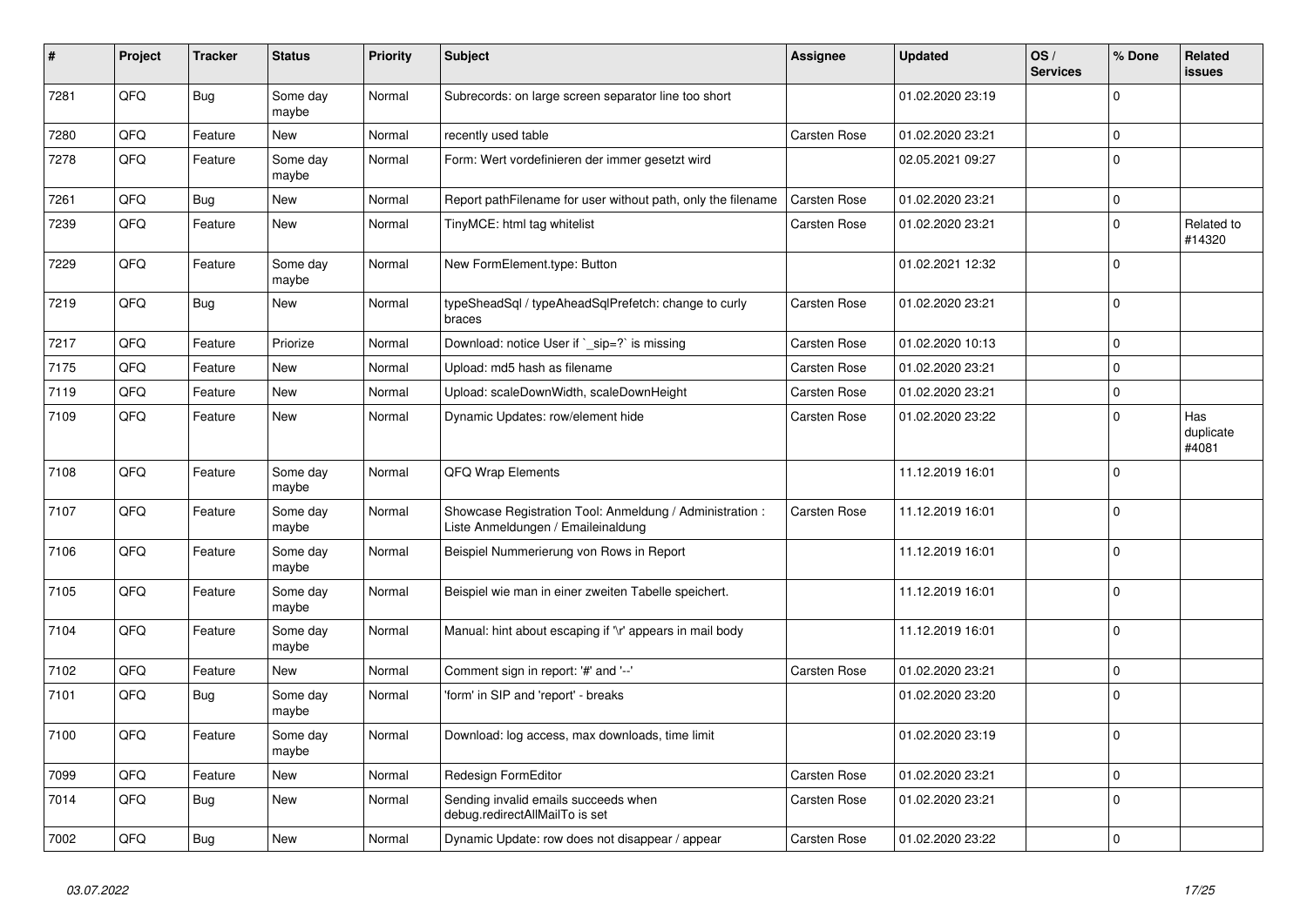| #    | Project | <b>Tracker</b> | <b>Status</b>     | Priority | <b>Subject</b>                                                                                                             | <b>Assignee</b> | <b>Updated</b>   | OS/<br><b>Services</b> | % Done      | Related<br>issues                           |
|------|---------|----------------|-------------------|----------|----------------------------------------------------------------------------------------------------------------------------|-----------------|------------------|------------------------|-------------|---------------------------------------------|
| 6998 | QFQ     | Feature        | Priorize          | Normal   | Form: with debug=on show column information as tooltip of<br>column label                                                  | Carsten Rose    | 01.02.2020 10:13 |                        | $\Omega$    |                                             |
| 6992 | QFQ     | Feature        | Some day<br>maybe | Normal   | DB exception: Syntax Highlight                                                                                             |                 | 11.12.2019 16:01 |                        | $\Omega$    | Related to<br>#5450                         |
| 6972 | QFQ     | Feature        | Some day<br>maybe | Normal   | Fabric Clipboard / cross browser tab                                                                                       | Benjamin Baer   | 01.02.2020 23:21 |                        | $\Omega$    |                                             |
| 6970 | QFQ     | Feature        | Some day<br>maybe | Normal   | tablesorter: default fuer 'sortReset' aendern von 'Ctrl' zu 'Alt'                                                          | Benjamin Baer   | 01.02.2020 23:21 |                        | $\mathbf 0$ |                                             |
| 6912 | QFQ     | Bug            | New               | Normal   | error Message Var 'deadline' already set in SIP - in Form<br>with FE.value={{deadline:R:::{{deadlinePeriod:Y}}}}           | Carsten Rose    | 01.02.2020 23:21 |                        | $\mathbf 0$ |                                             |
| 6870 | QFQ     | Feature        | Priorize          | Normal   | Click on '_link' triggers an API call                                                                                      | Benjamin Baer   | 03.01.2022 08:25 |                        | $\mathbf 0$ |                                             |
| 6855 | QFQ     | Feature        | New               | Normal   | With {{feUser:U}}!={{feUser:T}}: Save / Delete: only possible<br>with {{feUserSave:U}}='yes' and '{{feUserDelete:U}}='yes' | Carsten Rose    | 01.02.2020 23:21 |                        | $\Omega$    |                                             |
| 6801 | QFQ     | Feature        | Priorize          | Normal   | Fabric: Maximize / FullIscreen                                                                                             | Benjamin Baer   | 21.03.2022 09:56 |                        | $\mathbf 0$ |                                             |
| 6765 | QFQ     | Feature        | New               | Normal   | Moeglichkeit via QFQ eigene Logs zu schreiben                                                                              | Carsten Rose    | 01.02.2020 23:21 |                        | $\mathbf 0$ |                                             |
| 6723 | QFQ     | Feature        | New               | Normal   | Report QFQ Installation and Version                                                                                        | Carsten Rose    | 12.06.2021 09:07 |                        | $\Omega$    |                                             |
| 6715 | QFQ     | Feature        | Some day<br>maybe | Normal   | Code-Refactoring: dbArray vereinheitlichen                                                                                 | Carsten Rose    | 11.12.2019 16:02 |                        | $\mathbf 0$ |                                             |
| 6704 | QFQ     | Feature        | Some day<br>maybe | Normal   | Upload Mode: Bilder in Notizen rechts sollen aktuellen<br>Upload repräsentieren.                                           |                 | 01.02.2020 23:19 |                        | $\mathbf 0$ | Related to<br>#3264                         |
| 6677 | QFQ     | Bug            | New               | Normal   | Error message FE Action Element: no/wrong FE reference<br>who cause the problem.                                           | Carsten Rose    | 01.02.2020 23:21 |                        | $\Omega$    |                                             |
| 6602 | QFQ     | Feature        | <b>New</b>        | Normal   | Formlet: in Report auf Mausklick ein mini-form oeffnen                                                                     | Carsten Rose    | 11.12.2019 16:16 |                        | $\mathbf 0$ |                                             |
| 6594 | QFQ     | Feature        | New               | Normal   | Excel: on download, check if there is a valid sip                                                                          | Carsten Rose    | 01.02.2020 23:21 |                        | 0           |                                             |
| 6574 | QFQ     | <b>Bug</b>     | Priorize          | Normal   | qfq.log: Fehlermeldung wurde angezeigt, aber nicht geloggt                                                                 | Carsten Rose    | 01.02.2020 10:13 |                        | $\mathbf 0$ |                                             |
| 6566 | QFQ     | <b>Bug</b>     | Priorize          | Normal   | Link Function 'delete': provided parameter missing on page<br>reload                                                       | Benjamin Baer   | 03.01.2022 08:08 |                        | $\Omega$    |                                             |
| 6515 | QFQ     | Feature        | Some day<br>maybe | Normal   | Formular: Felder dynamisch ein/ausblenden                                                                                  |                 | 11.12.2019 16:02 |                        | $\Omega$    |                                             |
| 6483 | QFQ     | Bug            | New               | Normal   | R Store funktioniert nicht bei 'Report Notation' im FE                                                                     | Carsten Rose    | 01.02.2020 23:21 |                        | $\mathbf 0$ |                                             |
| 6462 | QFQ     | Bug            | New               | Normal   | File Upload: Nutzlose Fehlermeldung wenn Datei zu gross                                                                    | Carsten Rose    | 01.02.2020 23:21 |                        | $\Omega$    | Related to<br>#6139                         |
| 6437 | QFQ     | Feature        | <b>New</b>        | Normal   | Neuer Mode Button bei FormElementen                                                                                        | Carsten Rose    | 01.02.2020 23:21 |                        | $\mathbf 0$ | Related to<br>#9668,<br>Blocked by<br>#9678 |
| 6299 | QFQ     | Feature        | Some day<br>maybe | Normal   | Attack detection: log table with invalid SIP access                                                                        |                 | 11.12.2019 16:02 |                        | 0           | Related to<br>#3947                         |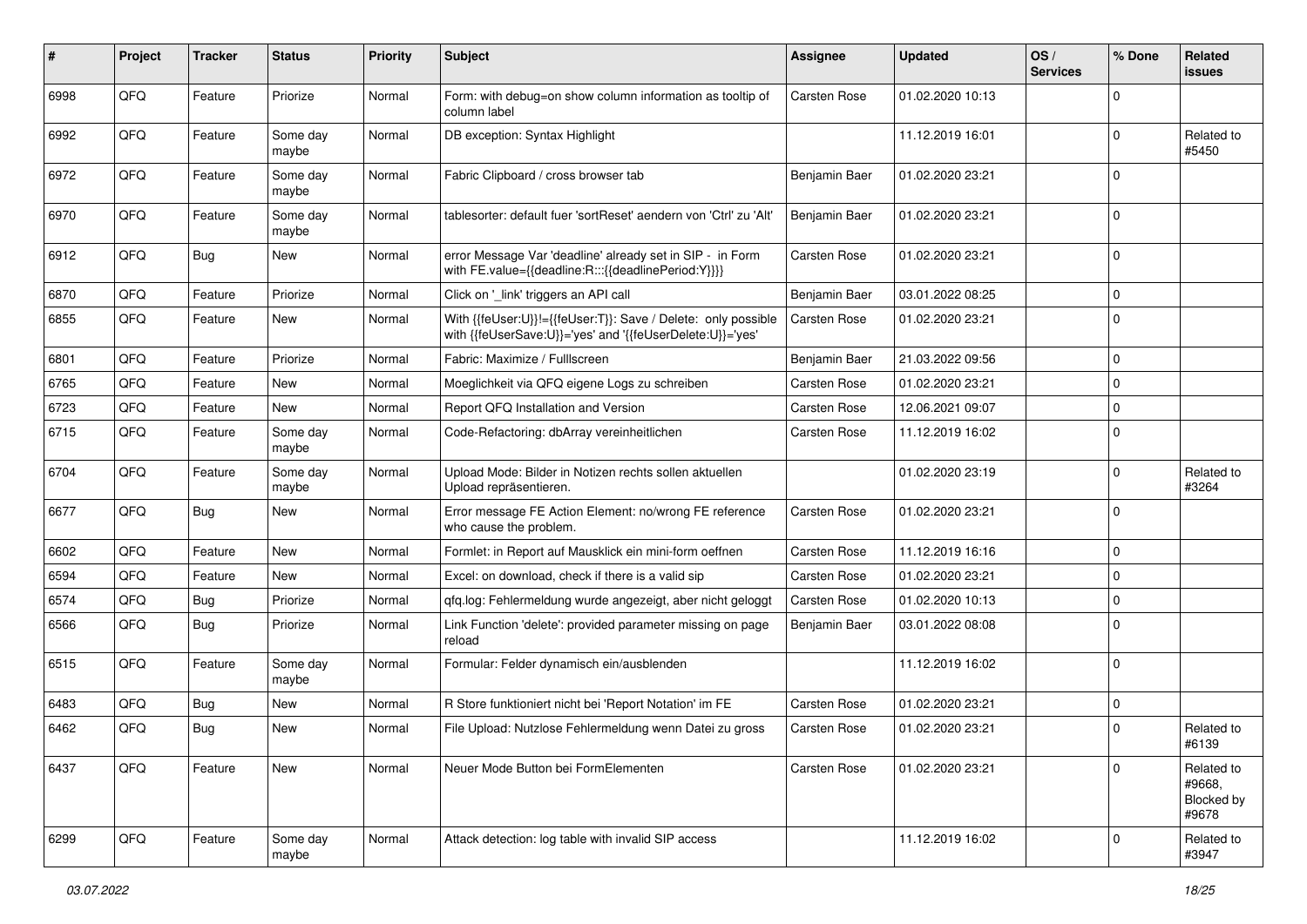| #    | Project | <b>Tracker</b> | <b>Status</b>     | <b>Priority</b> | <b>Subject</b>                                                                                        | Assignee            | <b>Updated</b>   | OS/<br><b>Services</b> | % Done      | Related<br>issues                           |
|------|---------|----------------|-------------------|-----------------|-------------------------------------------------------------------------------------------------------|---------------------|------------------|------------------------|-------------|---------------------------------------------|
| 6292 | QFQ     | Feature        | <b>New</b>        | Normal          | Download: File speichern mit Hash aber original Filename in<br>der Datenbank vermerken fuer Downloads | Carsten Rose        | 01.02.2020 23:21 |                        | $\Omega$    |                                             |
| 6289 | QFQ     | Feature        | New               | Normal          | Form: Log                                                                                             | Carsten Rose        | 01.02.2020 23:21 |                        | $\mathbf 0$ |                                             |
| 6288 | QFQ     | Feature        | Some day<br>maybe | Normal          | Best Practice: Erklaeren wie man ein Formular ganz in<br>'weiss' erstellen kann                       |                     | 11.12.2019 16:02 |                        | $\mathbf 0$ |                                             |
| 6261 | QFQ     | Feature        | <b>New</b>        | Normal          | Persistent SIP                                                                                        | Carsten Rose        | 12.06.2021 09:07 |                        | $\mathbf 0$ | Related to<br>#10819                        |
| 6250 | QFQ     | Feature        | In Progress       | Normal          | Enhance layout: a) Subrecord, b) Subrecord-Title                                                      | <b>Carsten Rose</b> | 01.02.2020 23:22 |                        | $\mathbf 0$ | Related to<br>#5391                         |
| 6224 | QFQ     | Feature        | Priorize          | Normal          | Dynamic update: fade in/out fields                                                                    | Benjamin Baer       | 21.03.2022 09:50 |                        | $\mathbf 0$ |                                             |
| 6140 | QFQ     | <b>Bug</b>     | Priorize          | Normal          | QFQ DnD Sort: Locked fields                                                                           | Benjamin Baer       | 21.03.2022 09:56 |                        | $\mathbf 0$ |                                             |
| 6084 | QFQ     | Feature        | Some day<br>maybe | Normal          | New escape type: 'D' - convert date                                                                   |                     | 01.02.2020 23:19 |                        | $\mathbf 0$ |                                             |
| 6083 | QFQ     | Feature        | Some day<br>maybe | Normal          | Dynamic Update: Value Check via SQL                                                                   |                     | 11.12.2019 16:02 |                        | $\mathbf 0$ |                                             |
| 5991 | QFQ     | Bug            | Some day<br>maybe | Normal          | URLs with ' ' or long parameter are problematic                                                       | Carsten Rose        | 01.02.2020 23:19 |                        | $\mathbf 0$ |                                             |
| 5983 | QFQ     | Feature        | Some day<br>maybe | Normal          | Form Submit (save & update): normalize date/-time FE                                                  | Carsten Rose        | 01.02.2020 23:19 |                        | $\mathbf 0$ |                                             |
| 5942 | QFQ     | Feature        | Priorize          | Normal          | 'L' and 'type': append to links, generate via '_link' by using 'u:'                                   | Carsten Rose        | 01.02.2020 10:13 |                        | $\mathbf 0$ |                                             |
| 5923 | QFQ     | Feature        | Some day<br>maybe | Normal          | fillStoreSystemBySqlLate                                                                              |                     | 01.02.2020 23:19 |                        | $\mathbf 0$ |                                             |
| 5895 | QFQ     | Feature        | Some day<br>maybe | Normal          | Tutorial: List of all QFQ Features                                                                    |                     | 01.02.2020 23:19 |                        | $\mathbf 0$ |                                             |
| 5894 | QFQ     | Feature        | Feedback          | Normal          | Typeahead in Report: show/hide rows dynamically                                                       | <b>Carsten Rose</b> | 18.02.2022 08:50 |                        | $\mathbf 0$ | Related to<br>#5893.<br>Related to<br>#5885 |
| 5893 | QFQ     | Feature        | Some day<br>maybe | Normal          | Edit on double-click                                                                                  |                     | 01.02.2020 23:19 |                        | 0           | Related to<br>#5894                         |
| 5892 | QFQ     | Feature        | Some day<br>maybe | Normal          | QFQ should use T3 API to manipulate FE GROUP<br>membership                                            |                     | 01.02.2020 23:20 |                        | $\mathbf 0$ |                                             |
| 5877 | QFQ     | <b>Bug</b>     | Some day<br>maybe | Normal          | FE.type=note:bsColumn strange behaviour                                                               |                     | 01.02.2020 23:19 |                        | $\mathbf 0$ |                                             |
| 5852 | QFQ     | Feature        | Some day<br>maybe | Normal          | Logging: mail.log / sql.log - im FE anzeigen und via AJAX<br>aktualisieren                            | Carsten Rose        | 01.02.2020 23:19 |                        | $\mathbf 0$ | Related to<br>#5885                         |
| 5851 | QFQ     | Feature        | Some day<br>maybe | Normal          | Queue System implementieren: MQTT, RabbitMQ                                                           |                     | 01.02.2020 23:20 |                        | 0           | Related to<br>#5715                         |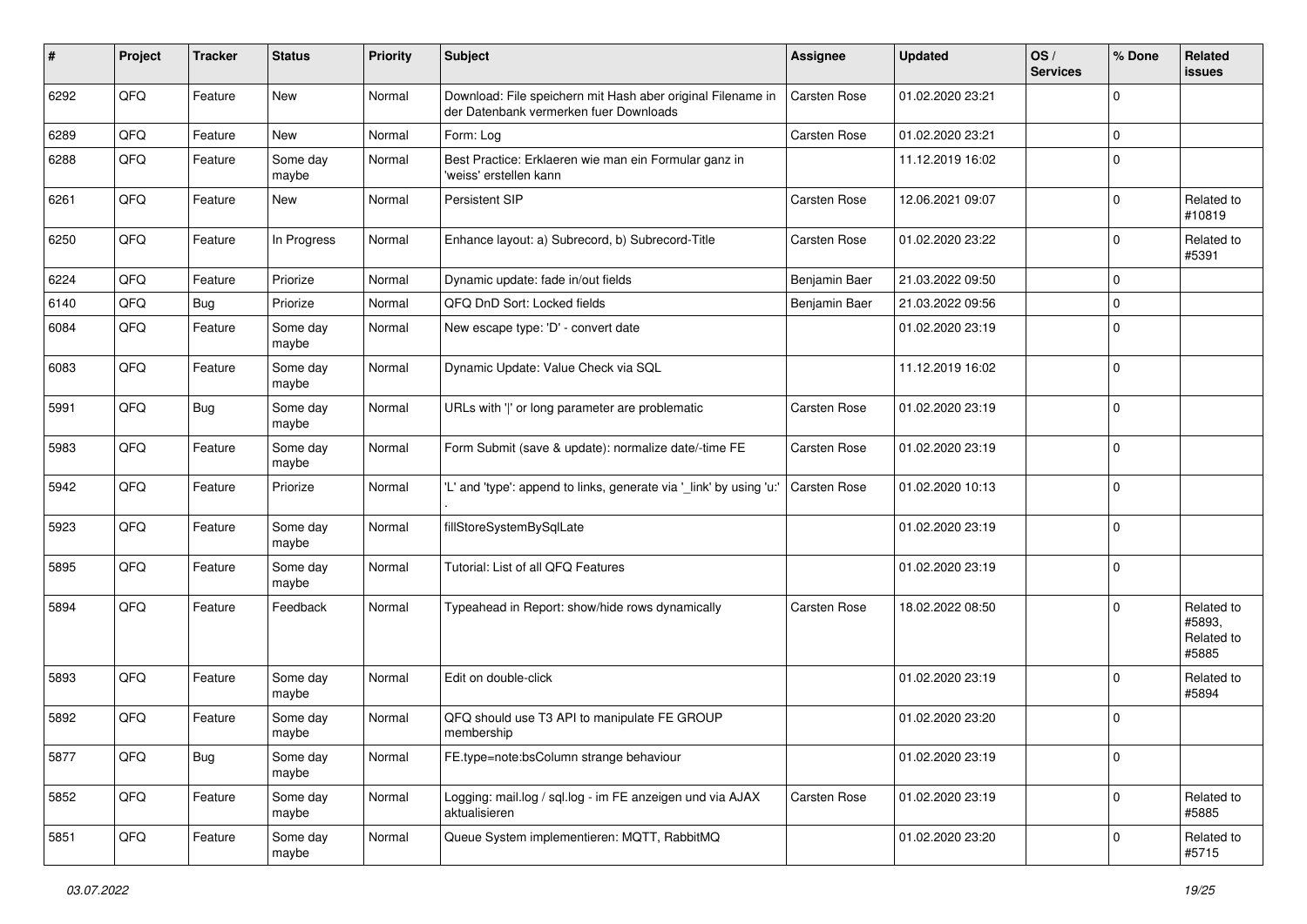| #    | Project | <b>Tracker</b> | <b>Status</b>     | <b>Priority</b> | <b>Subject</b>                                                                    | Assignee      | <b>Updated</b>   | OS/<br><b>Services</b> | % Done       | <b>Related</b><br><b>issues</b>             |
|------|---------|----------------|-------------------|-----------------|-----------------------------------------------------------------------------------|---------------|------------------|------------------------|--------------|---------------------------------------------|
| 5850 | QFQ     | Feature        | Some day<br>maybe | Normal          | Deployment: In QFQ Doc best practice fuer zeitgemaesses<br>Deployment beschreiben |               | 01.02.2020 23:20 |                        | $\Omega$     |                                             |
| 5805 | QFQ     | Feature        | Some day<br>maybe | Normal          | TypeAHead SQL value instead of key stored                                         |               | 01.02.2020 23:19 |                        | $\Omega$     | Related to<br>#5444                         |
| 5783 | QFQ     | Feature        | Some day<br>maybe | Normal          | <b>BPMN View/Edit</b>                                                             |               | 11.12.2019 16:02 |                        | $\Omega$     |                                             |
| 5782 | QFQ     | Feature        | New               | Normal          | NextCloud API                                                                     | Carsten Rose  | 01.02.2020 10:02 |                        | $\mathbf 0$  |                                             |
| 5768 | QFQ     | <b>Bug</b>     | Some day<br>maybe | Normal          | '{{pageLanguage:T}}' missing if QFQ is called via api                             | Carsten Rose  | 01.02.2020 23:19 |                        | $\Omega$     |                                             |
| 5706 | QFQ     | Bug            | Some day<br>maybe | Normal          | upload: fileDestination needs to be sanatized                                     | Carsten Rose  | 01.02.2020 23:19 |                        | $\Omega$     |                                             |
| 5695 | QFQ     | Feature        | In Progress       | Normal          | Multiform                                                                         | Carsten Rose  | 02.01.2021 18:38 |                        | $\Omega$     |                                             |
| 5665 | QFQ     | Feature        | Some day<br>maybe | Normal          | Versuch das '{{!' nicht mehr noetig ist.                                          | Carsten Rose  | 01.02.2020 23:20 |                        | $\mathbf{0}$ | Related to<br>#7432,<br>Related to<br>#7434 |
| 5579 | QFQ     | Feature        | Some day<br>maybe | Normal          | Enhance Doc / Presentation: variable type 'link column type'                      | Carsten Rose  | 01.02.2020 23:19 |                        | $\mathbf 0$  |                                             |
| 5576 | QFQ     | <b>Bug</b>     | New               | Normal          | Using MySQL 'DROP' requires privilege - wich is not really<br>necessary.          | Carsten Rose  | 01.02.2020 23:21 |                        | $\Omega$     |                                             |
| 5562 | QFQ     | Feature        | Priorize          | Normal          | Drag'n'Drop fuer Uploads                                                          | Benjamin Baer | 21.03.2022 09:52 |                        | $\Omega$     | Related to<br>#9706                         |
| 5559 | QFQ     | <b>Bug</b>     | New               | Normal          | FE.type = Upload: 'accept' might contain variables                                | Carsten Rose  | 11.05.2020 21:23 |                        | $\mathbf 0$  |                                             |
| 5557 | QFQ     | <b>Bug</b>     | Some day<br>maybe | Normal          | Form load: STORE RECORD filled, but should be empty                               | Carsten Rose  | 01.02.2020 23:19 |                        | $\mathbf{0}$ |                                             |
| 5548 | QFQ     | Feature        | Some day<br>maybe | Normal          | 801 Textfiles/Scriptfiles als Thumbnail                                           | Carsten Rose  | 07.03.2022 16:26 |                        | $\mathbf 0$  |                                             |
| 5480 | QFQ     | Feature        | Some day<br>maybe | Normal          | QFQ: Dokumentation mit Screenshots versehen                                       | Carsten Rose  | 01.02.2020 23:20 |                        | $\Omega$     | Related to<br>#9879                         |
| 5455 | QFQ     | Feature        | Some day<br>maybe | Normal          | Mail Redirects grld abhaengig                                                     |               | 01.02.2020 23:20 |                        | $\Omega$     |                                             |
| 5452 | QFQ     | Feature        | Some day<br>maybe | Normal          | Thumbnails from PDF: bad quality                                                  |               | 01.02.2020 23:20 |                        | $\Omega$     |                                             |
| 5428 | QFQ     | Feature        | Some day<br>maybe | Normal          | secure thumbnail: late render on access.                                          | Carsten Rose  | 01.02.2020 23:20 |                        | $\mathbf{0}$ |                                             |
| 5389 | QFQ     | Feature        | Some day<br>maybe | Normal          | QFQ Design: Multline label / note                                                 | Benjamin Baer | 01.02.2020 23:19 |                        | $\Omega$     |                                             |
| 5366 | QFQ     | Feature        | Priorize          | Normal          | Saving with keyboard shortcuts                                                    | Benjamin Baer | 21.03.2022 09:47 |                        | $\Omega$     |                                             |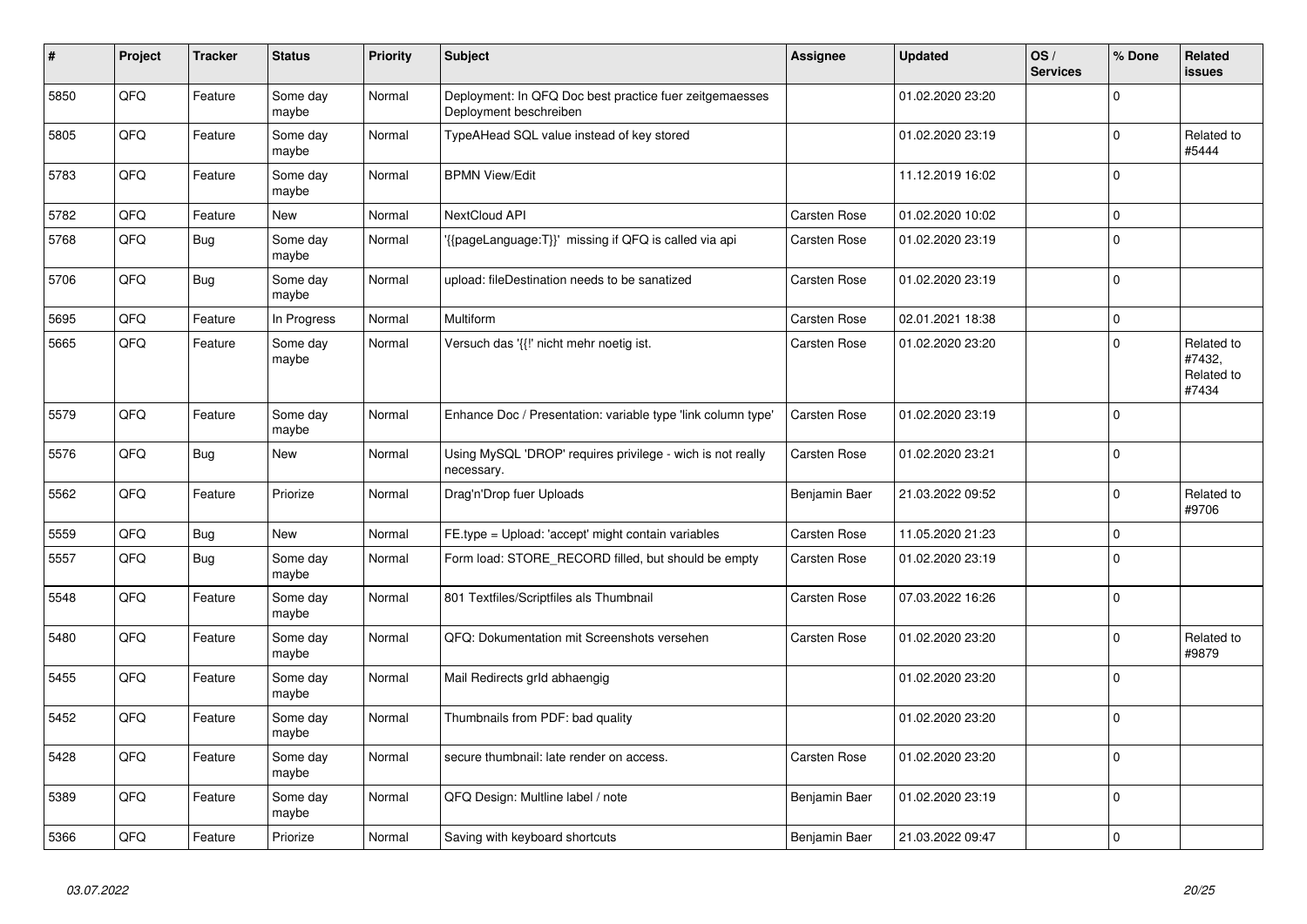| #    | Project | <b>Tracker</b> | <b>Status</b>     | <b>Priority</b> | <b>Subject</b>                                                                                                       | Assignee      | <b>Updated</b>   | OS/<br><b>Services</b> | % Done       | Related<br><b>issues</b>                       |
|------|---------|----------------|-------------------|-----------------|----------------------------------------------------------------------------------------------------------------------|---------------|------------------|------------------------|--------------|------------------------------------------------|
| 5345 | QFQ     | Feature        | New               | Normal          | Report: UPDATE / INSERT / DELETE statements should<br>trigger subqueries, depending on the result.                   | Carsten Rose  | 27.05.2020 16:11 |                        | $\Omega$     |                                                |
| 5342 | QFQ     | Feature        | Some day<br>maybe | Normal          | link - with HTML Attributes                                                                                          |               | 01.02.2020 23:20 |                        | $\Omega$     | Related to<br>#14077                           |
| 5305 | QFQ     | Bug            | New               | Normal          | Upload FormElement: nicht disabled by readonly Form                                                                  | Carsten Rose  | 16.06.2021 13:43 |                        | $\Omega$     | Related to<br>#9347,<br>Related to<br>#9834    |
| 5160 | QFQ     | Feature        | Some day<br>maybe | Normal          | QFQ collaborative / together.js, ShareJS, y-js, collaborative,                                                       |               | 11.12.2019 16:02 |                        | $\mathbf{0}$ |                                                |
| 5132 | QFQ     | Feature        | Some day<br>maybe | Normal          | Error Message sendmail missing attachment: more details                                                              | Carsten Rose  | 01.02.2020 23:19 |                        | $\mathbf{0}$ |                                                |
| 5131 | QFQ     | Feature        | New               | Normal          | Activate Spin Gear ('wait/busy' indicator) via LINK attribute                                                        | Carsten Rose  | 01.02.2020 23:21 |                        | $\mathbf 0$  |                                                |
| 5129 | QFQ     | Feature        | Some day<br>maybe | Normal          | Reports: SQL fuer x Achse und y Achse                                                                                |               | 11.12.2019 16:02 |                        | $\mathbf 0$  |                                                |
| 5024 | QFQ     | Feature        | Some day<br>maybe | Normal          | Fabric: Generate PDF with edits                                                                                      | Benjamin Baer | 01.02.2020 23:20 |                        | $\Omega$     | Related to<br>#10704                           |
| 5021 | QFQ     | <b>Bug</b>     | Some day<br>maybe | Normal          | FE.typ=extra - during save displays error 'datum2' already<br>filled in STORE SIP - the value is stored nevertheless | Carsten Rose  | 01.02.2020 23:19 |                        | $\mathbf{0}$ | Related to<br>#3875                            |
| 4974 | QFQ     | Feature        | Some day<br>maybe | Normal          | Long polling - inform all listening clients of changes                                                               |               | 11.12.2019 16:02 |                        | $\mathbf 0$  |                                                |
| 4956 | QFQ     | Feature        | Some day<br>maybe | Normal          | Sendmail: Benutzerdefinierte Headers                                                                                 | Carsten Rose  | 11.12.2019 16:02 |                        | $\mathbf{0}$ |                                                |
| 4872 | QFQ     | Feature        | Some day<br>maybe | Normal          | Fields of Typo3 page available in STORE_TYPO3                                                                        | Carsten Rose  | 01.02.2020 23:19 |                        | $\Omega$     |                                                |
| 4869 | QFQ     | Feature        | Some day<br>maybe | Normal          | Dynamic Update (show, hide, readonly?, required?) for<br><b>Template Group Elements</b>                              | Carsten Rose  | 01.02.2020 23:19 |                        | $\Omega$     | Related to<br>#4865                            |
| 4839 | QFQ     | Feature        | Some day<br>maybe | Normal          | qfq-handle in <head> Abschnitt</head>                                                                                | Carsten Rose  | 11.12.2019 16:02 |                        | $\Omega$     |                                                |
| 4816 | QFQ     | Feature        | Some day<br>maybe | Normal          | Templates for QFQ Reports (Tables, Radios, )                                                                         |               | 01.02.2020 23:20 |                        | $\mathbf{0}$ |                                                |
| 4771 | QFQ     | Bug            | Some day<br>maybe | Normal          | qfq: select-down-values empty after save (edit-form for<br>program administrators)                                   | Carsten Rose  | 01.02.2020 23:20 |                        | $\mathbf 0$  | Related to<br>#4549, Has<br>duplicate<br>#4282 |
| 4757 | QFQ     | Feature        | Some day<br>maybe | Normal          | Test subrecord: download links ok? Links ok?                                                                         | Carsten Rose  | 01.02.2020 23:20 |                        | $\Omega$     |                                                |
| 4756 | QFQ     | <b>Bug</b>     | New               | Normal          | Form dirty even nothing changes                                                                                      | Carsten Rose  | 11.12.2019 16:16 |                        | $\mathbf 0$  |                                                |
| 4719 | QFQ     | Feature        | Some day<br>maybe | Normal          | Custom Message in Client in case of 'Browser tab close,<br>modification will be lost'                                |               | 01.02.2020 23:20 |                        | 0            |                                                |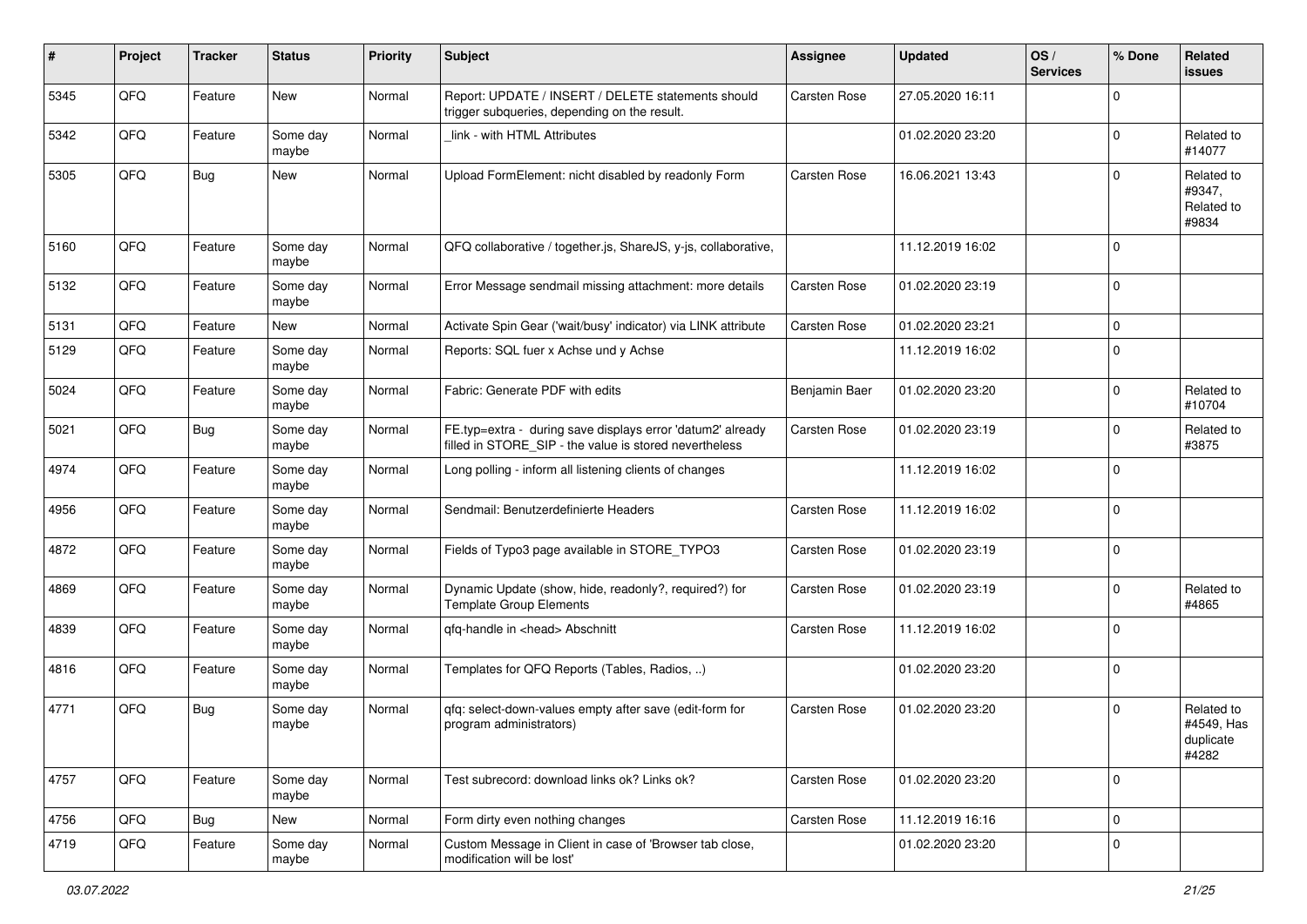| #    | Project | <b>Tracker</b> | <b>Status</b>     | <b>Priority</b> | <b>Subject</b>                                                                                                                                                | <b>Assignee</b> | <b>Updated</b>   | OS/<br><b>Services</b> | % Done       | Related<br><b>issues</b>                    |
|------|---------|----------------|-------------------|-----------------|---------------------------------------------------------------------------------------------------------------------------------------------------------------|-----------------|------------------|------------------------|--------------|---------------------------------------------|
| 4659 | QFQ     | <b>Bug</b>     | Some day<br>maybe | Normal          | infoButtonExtra                                                                                                                                               | Carsten Rose    | 01.02.2020 23:20 |                        | $\Omega$     |                                             |
| 4652 | QFQ     | Feature        | Some day<br>maybe | Normal          | UZH CD: Weiterleitung auf benutzerdefinierte 403/404 Seite                                                                                                    | Carsten Rose    | 01.02.2020 23:20 |                        | $\Omega$     |                                             |
| 4651 | QFQ     | <b>Bug</b>     | Some day<br>maybe | Normal          | 'Loading document" Modal wird angezeigt bei uzhcd type=2<br>Ansicht                                                                                           | Carsten Rose    | 01.02.2020 23:20 |                        | $\mathbf{0}$ |                                             |
| 4650 | QFQ     | Feature        | Some day<br>maybe | Normal          | Convert html to doc/rtf                                                                                                                                       | Carsten Rose    | 01.02.2020 23:20 |                        | $\Omega$     | Related to<br>#10704                        |
| 4640 | QFQ     | Feature        | Some day<br>maybe | Normal          | Rename System Forms                                                                                                                                           |                 | 01.02.2020 23:20 |                        | $\Omega$     |                                             |
| 4627 | QFQ     | Feature        | Some day<br>maybe | Normal          | dbupdate: all tables - check 'create', 'modified' if it is possible<br>to change to default 'CURRENT_TIMESTAMP' and modified<br>'ON UPDATE CURRENT_TIMESTAMP' |                 | 01.02.2020 23:20 |                        | 0            |                                             |
| 4626 | QFQ     | Feature        | Some day<br>maybe | Normal          | Mobile View: 'classBody=qfq-form-right' makes no sense                                                                                                        |                 | 01.02.2020 23:20 |                        | $\Omega$     |                                             |
| 4606 | QFQ     | Feature        | Some day<br>maybe | Normal          | link: qualifier to render bootstrap button                                                                                                                    | Carsten Rose    | 01.02.2020 23:19 |                        | $\Omega$     |                                             |
| 4583 | QFQ     | <b>Bug</b>     | Some day<br>maybe | Normal          | Dynamic Update bei TypeAhead Feldern                                                                                                                          | Carsten Rose    | 01.02.2020 23:19 |                        | $\mathbf 0$  |                                             |
| 4551 | QFQ     | Feature        | Some day<br>maybe | Normal          | Set 'pills' via dynamicUpdate to show/hide/disabled                                                                                                           |                 | 01.02.2020 23:20 |                        | $\Omega$     | Related to<br>#3752                         |
| 4549 | QFQ     | <b>Bug</b>     | Some day<br>maybe | Normal          | TemplateGroups: FE.type SELECT loose selected value<br>after save                                                                                             | Carsten Rose    | 01.02.2020 23:20 |                        | $\mathbf{0}$ | Related to<br>#4548,<br>Related to<br>#4771 |
| 4546 | QFQ     | <b>Bug</b>     | Some day<br>maybe | Normal          | NH: SIP storage is destroyed                                                                                                                                  |                 | 01.02.2020 23:20 |                        | $\Omega$     |                                             |
| 4536 | QFQ     | Feature        | Some day<br>maybe | Normal          | FE upload: problem with delete if mutliple uploads an<br>FE.name="                                                                                            |                 | 01.02.2020 23:20 |                        | $\Omega$     |                                             |
| 4528 | QFQ     | Bug            | Some day<br>maybe | Normal          | extraButtonLock mit SQLAhead Bug                                                                                                                              | Carsten Rose    | 01.02.2020 23:19 |                        | $\Omega$     |                                             |
| 4457 | QFQ     | Bug            | Priorize          | Normal          | typeahead: pressing return to select an item, saves the form<br>and closes the form.                                                                          | Benjamin Baer   | 03.01.2022 08:01 |                        | $\Omega$     | Related to<br>#4398                         |
| 4454 | QFQ     | <b>Bug</b>     | Some day<br>maybe | Normal          | Required Elements: multiple elements in a row - whole row<br>marked if only one input is empty.                                                               | Benjamin Baer   | 01.02.2020 23:20 |                        | $\Omega$     |                                             |
| 4446 | QFQ     | Feature        | Some day<br>maybe | Normal          | New FE get same feldContainerId as last modifed FE                                                                                                            |                 | 01.02.2020 23:20 |                        | $\mathbf{0}$ |                                             |
| 4445 | QFQ     | Feature        | Some day<br>maybe | Normal          | template group: Option to simulate fieldset                                                                                                                   |                 | 28.06.2021 14:11 |                        | $\mathbf{0}$ |                                             |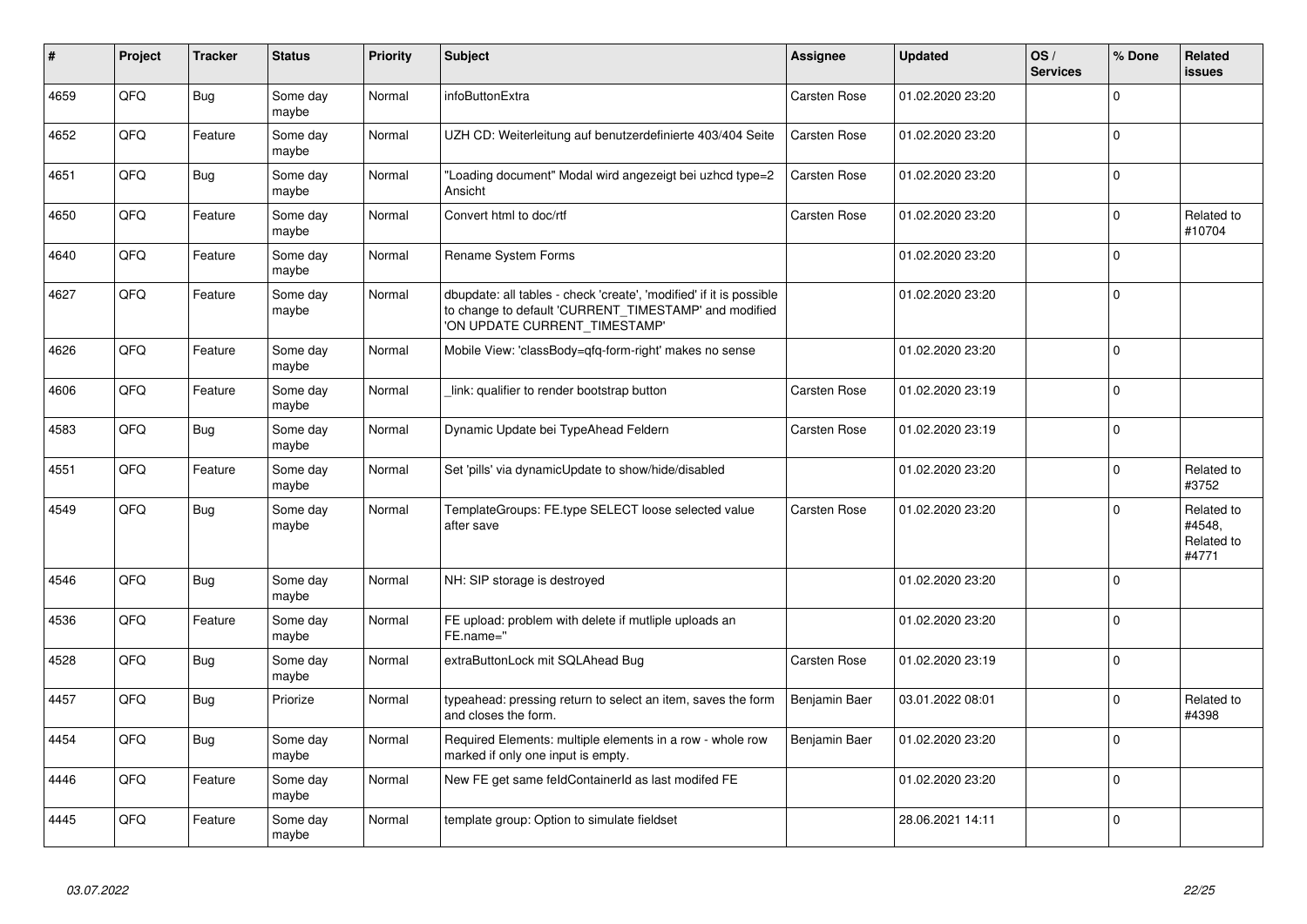| $\#$ | Project | <b>Tracker</b> | <b>Status</b>     | <b>Priority</b> | <b>Subject</b>                                                                                                                                           | <b>Assignee</b> | <b>Updated</b>   | OS/<br><b>Services</b> | % Done      | <b>Related</b><br><b>issues</b>             |
|------|---------|----------------|-------------------|-----------------|----------------------------------------------------------------------------------------------------------------------------------------------------------|-----------------|------------------|------------------------|-------------|---------------------------------------------|
| 4444 | QFQ     | Feature        | Some day<br>maybe | Normal          | FE.type=upload: detect mime type                                                                                                                         |                 | 11.12.2019 16:02 |                        | $\Omega$    | Related to<br>#4303                         |
| 4443 | QFQ     | Feature        | Some day<br>maybe | Normal          | Form: multiple secondary tables                                                                                                                          |                 | 01.02.2020 23:20 |                        | $\mathbf 0$ |                                             |
| 4442 | QFQ     | Feature        | Some day<br>maybe | Normal          | Special Column Name: _link - new symbol G (Glyph) to<br>choose any available symbol                                                                      |                 | 11.12.2019 16:02 |                        | $\mathbf 0$ |                                             |
| 4441 | QFQ     | Bug            | Some day<br>maybe | Normal          | \$ SERVER Vars sollten nur aus dem Store genommen<br>werden - Code entsprechend anpassen.                                                                |                 | 11.12.2019 16:02 |                        | $\mathbf 0$ |                                             |
| 4440 | QFQ     | Feature        | Some day<br>maybe | Normal          | Manual.rst: explain how to. expand PHP Session to 4h                                                                                                     |                 | 11.12.2019 16:02 |                        | $\mathbf 0$ |                                             |
| 4439 | QFQ     | Feature        | Some day<br>maybe | Normal          | Log: report all actions fired by an FE Element, incl. the<br>original directive (slaveld, sqllnsert, )                                                   |                 | 01.02.2020 23:20 |                        | $\mathbf 0$ | Related to<br>#4432,<br>Related to<br>#5458 |
| 4435 | QFQ     | Feature        | Some day<br>maybe | Normal          | Report: striptags - specify allowed tags                                                                                                                 |                 | 01.02.2020 23:20 |                        | $\mathbf 0$ |                                             |
| 4433 | QFQ     | Feature        | Some day<br>maybe | Normal          | Log when SIP will be destroyed by QFQ for any (security)<br>reason                                                                                       |                 | 01.02.2020 23:20 |                        | $\mathbf 0$ | Related to<br>#4432,<br>Related to<br>#5458 |
| 4420 | QFQ     | Feature        | Some day<br>maybe | Normal          | Client: Local Storage - store the changes of a form, local in<br>the browser.                                                                            | Benjamin Baer   | 11.12.2019 16:02 |                        | $\mathbf 0$ |                                             |
| 4413 | QFQ     | Feature        | New               | Normal          | fieldset: show/hidden, modeSql, dynamicUpdate                                                                                                            | Carsten Rose    | 09.02.2022 15:19 |                        | $\mathbf 0$ |                                             |
| 4398 | QFQ     | Bug            | Some day<br>maybe | Normal          | Typeahead: mouse click in a prefilled input opens a single<br>item dropdown with the current value - click on it seems to<br>set the value, not the key. | Benjamin Baer   | 01.02.2020 23:20 |                        | $\mathbf 0$ | Related to<br>#4457                         |
| 4365 | QFQ     | Feature        | Some day<br>maybe | Normal          | Multi Language: new way of config                                                                                                                        | Carsten Rose    | 01.02.2020 23:20 |                        | $\mathbf 0$ |                                             |
| 4349 | QFQ     | Feature        | Some day<br>maybe | Normal          | link download: downloaded external URL to<br>deliver/concatenate - check mimetipe and handle it correctly                                                | Carsten Rose    | 11.12.2019 16:02 |                        | $\mathbf 0$ |                                             |
| 4343 | QFQ     | Feature        | Some day<br>maybe | Normal          | Link: Classifier to add 'attributes'                                                                                                                     | Carsten Rose    | 01.02.2020 23:20 |                        | $\mathbf 0$ | Related to<br>#14077                        |
| 4330 | QFQ     | Feature        | Some day<br>maybe | Normal          | Error Message: report missing {{ / }} in sqlUpdate, sqlInsert,<br>sqlDelete, sqlAfter, sqlBefore in FE action elements.                                  | Carsten Rose    | 01.02.2020 23:20 |                        | $\mathbf 0$ |                                             |
| 4328 | QFQ     | Bug            | Some day<br>maybe | Normal          | Error Message: Show FE name/number on problems in FE                                                                                                     | Carsten Rose    | 01.02.2020 23:20 |                        | $\mathbf 0$ |                                             |
| 4293 | QFQ     | Bug            | Some day<br>maybe | Normal          | Download broken if token 'd:' is missing - but no error<br>message                                                                                       | Carsten Rose    | 11.12.2019 16:03 |                        | $\mathbf 0$ | Related to<br>#7514                         |
| 4259 | QFQ     | Feature        | Some day<br>maybe | Normal          | Instant trigger a cron job                                                                                                                               | Carsten Rose    | 11.12.2019 16:03 |                        | $\mathbf 0$ |                                             |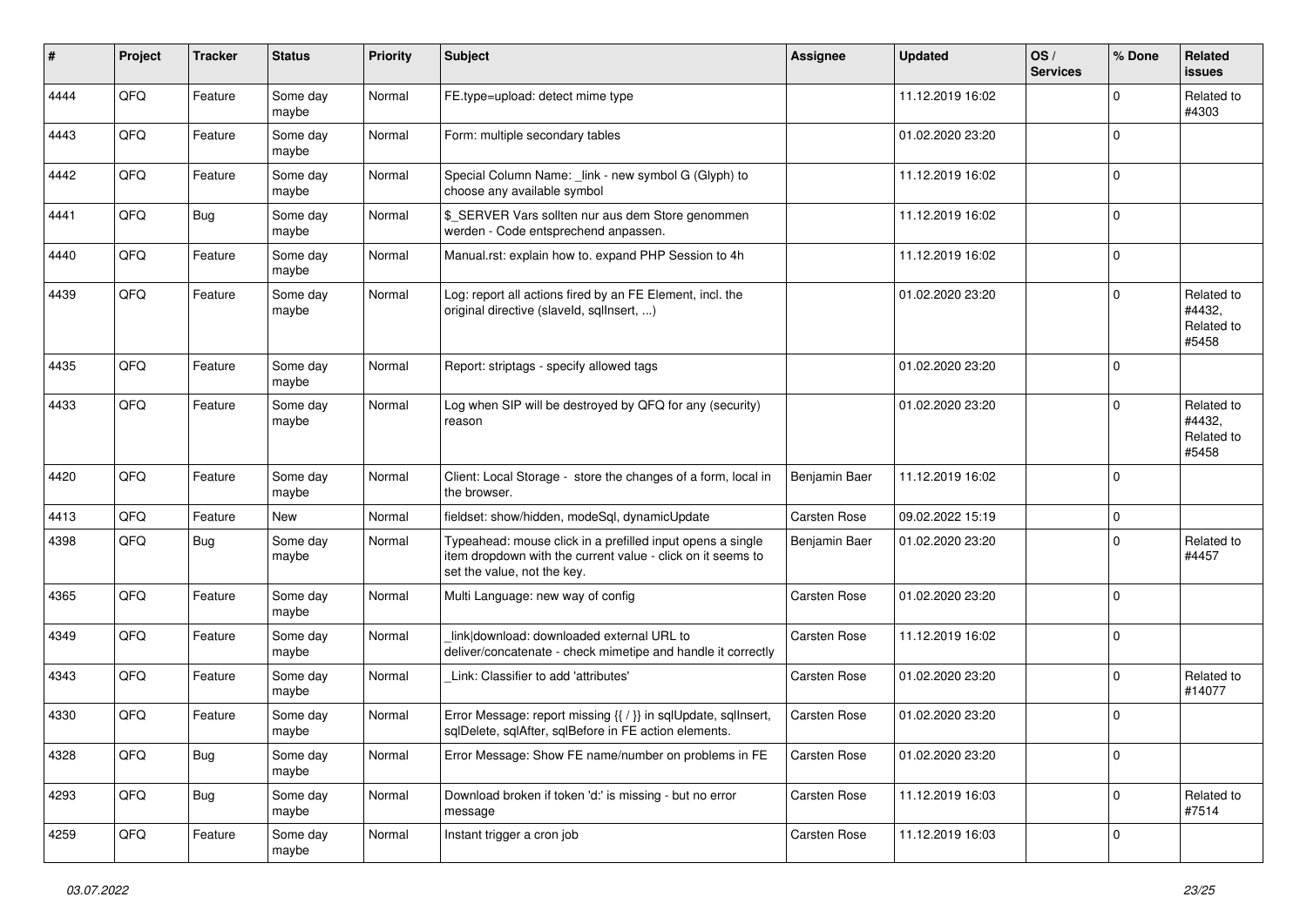| #    | Project | <b>Tracker</b> | <b>Status</b>     | <b>Priority</b> | <b>Subject</b>                                                                                                  | <b>Assignee</b>     | <b>Updated</b>   | OS/<br><b>Services</b> | % Done      | Related<br><b>issues</b>                    |
|------|---------|----------------|-------------------|-----------------|-----------------------------------------------------------------------------------------------------------------|---------------------|------------------|------------------------|-------------|---------------------------------------------|
| 4250 | QFQ     | Feature        | <b>New</b>        | Normal          | AutoCron in QFQ via PHP                                                                                         | Carsten Rose        | 01.02.2020 23:21 |                        | $\Omega$    | Related to<br>#3292,<br>Related to<br>#3291 |
| 4197 | QFQ     | Feature        | Some day<br>maybe | Normal          | Unit Test fuer JSON Stream von QuickFormQuery.php ><br>doForm()                                                 | Carsten Rose        | 11.12.2019 16:03 |                        | $\mathbf 0$ |                                             |
| 4194 | QFQ     | Feature        | In Progress       | Normal          | Bootstrap 4 ist jetzt offiziel                                                                                  |                     | 03.05.2021 20:47 |                        | $\mathbf 0$ | Related to<br>#10114                        |
| 4138 | QFQ     | <b>Bug</b>     | Some day<br>maybe | Normal          | style fehlt                                                                                                     |                     | 11.12.2019 16:03 |                        | $\mathbf 0$ |                                             |
| 4122 | QFQ     | <b>Bug</b>     | Some day<br>maybe | Normal          | file: Render Mode hat keinen Effekt                                                                             |                     | 11.12.2019 16:03 |                        | $\mathbf 0$ |                                             |
| 4092 | QFQ     | <b>Bug</b>     | Some day<br>maybe | Normal          | 1) Logging verbessern wann welches FE warum ausgefuehrt<br>wird, 2) Documentation: Best Practice Template Group | <b>Carsten Rose</b> | 01.02.2020 23:19 |                        | $\mathbf 0$ | Related to<br>#3504                         |
| 4082 | QFQ     | Feature        | New               | Normal          | Dynamic Update: modeSql - useful default                                                                        | Carsten Rose        | 01.02.2020 23:22 |                        | $\mathbf 0$ |                                             |
| 4050 | QFQ     | Feature        | New               | Normal          | sgl.log: 1) FormElement ID which causes a specific action,<br>2) Result in the same row.                        | Carsten Rose        | 15.04.2020 11:35 |                        | $\mathbf 0$ | Related to<br>#5458                         |
| 4027 | QFQ     | Feature        | Some day<br>maybe | Normal          | Missing: orange 'check' / 'bullet'                                                                              |                     | 11.12.2019 16:03 |                        | $\pmb{0}$   |                                             |
| 4026 | QFQ     | Feature        | Some day<br>maybe | Normal          | sqlLog.sql: log number of FE.id                                                                                 | Carsten Rose        | 11.12.2019 16:03 |                        | $\mathbf 0$ | Related to<br>#5458                         |
| 4023 | QFQ     | Feature        | <b>New</b>        | Normal          | prepared statements - FE action: salveld, sqllnsert,<br>sqlUpdate, sqlDelete, sqlBefore, sqlAfter               | Carsten Rose        | 11.12.2019 16:15 |                        | $\mathbf 0$ |                                             |
| 4018 | QFQ     | Feature        | <b>New</b>        | Normal          | typeahead: long query parameter / answer triggers 'Attack<br>detected' and purges current SIP storage.          | Carsten Rose        | 29.06.2022 22:46 |                        | $\Omega$    | Related to<br>#9077                         |
| 4008 | QFQ     | <b>Bug</b>     | Some day<br>maybe | Normal          | FormElemen.type=sendmail: wrong 'TO' if 'real<br>name <rea@mail.to>' is used</rea@mail.to>                      | Carsten Rose        | 11.12.2019 16:03 |                        | $\Omega$    |                                             |
| 3991 | QFQ     | Feature        | Some day<br>maybe | Normal          | report: Columnname '_skipWrap' skips 'fbeg', 'fend'                                                             | Carsten Rose        | 11.12.2019 16:03 |                        | $\pmb{0}$   |                                             |
| 3947 | QFQ     | Feature        | Some day<br>maybe | Normal          | Attack detectect: logout current user                                                                           | Carsten Rose        | 11.12.2019 16:03 |                        | $\Omega$    | Related to<br>#5458.<br>Related to<br>#6299 |
| 3942 | QFQ     | Feature        | Some day<br>maybe | Normal          | Action Elemente: neu generierte IDs via FE weitergeben                                                          | Carsten Rose        | 11.12.2019 16:03 |                        | $\Omega$    | Related to<br>#3941                         |
| 3941 | QFQ     | Feature        | Some day<br>maybe | Normal          | sqlAfter: es sollten mehrere moeglich sein                                                                      | Carsten Rose        | 11.12.2019 16:03 |                        | $\mathbf 0$ | Related to<br>#3942                         |
| 3905 | QFQ     | Feature        | Some day<br>maybe | Normal          | Documentation: Best Practice anhand eines Online<br>Bewerbungstools                                             | Carsten Rose        | 11.12.2019 16:03 |                        | $\Omega$    |                                             |